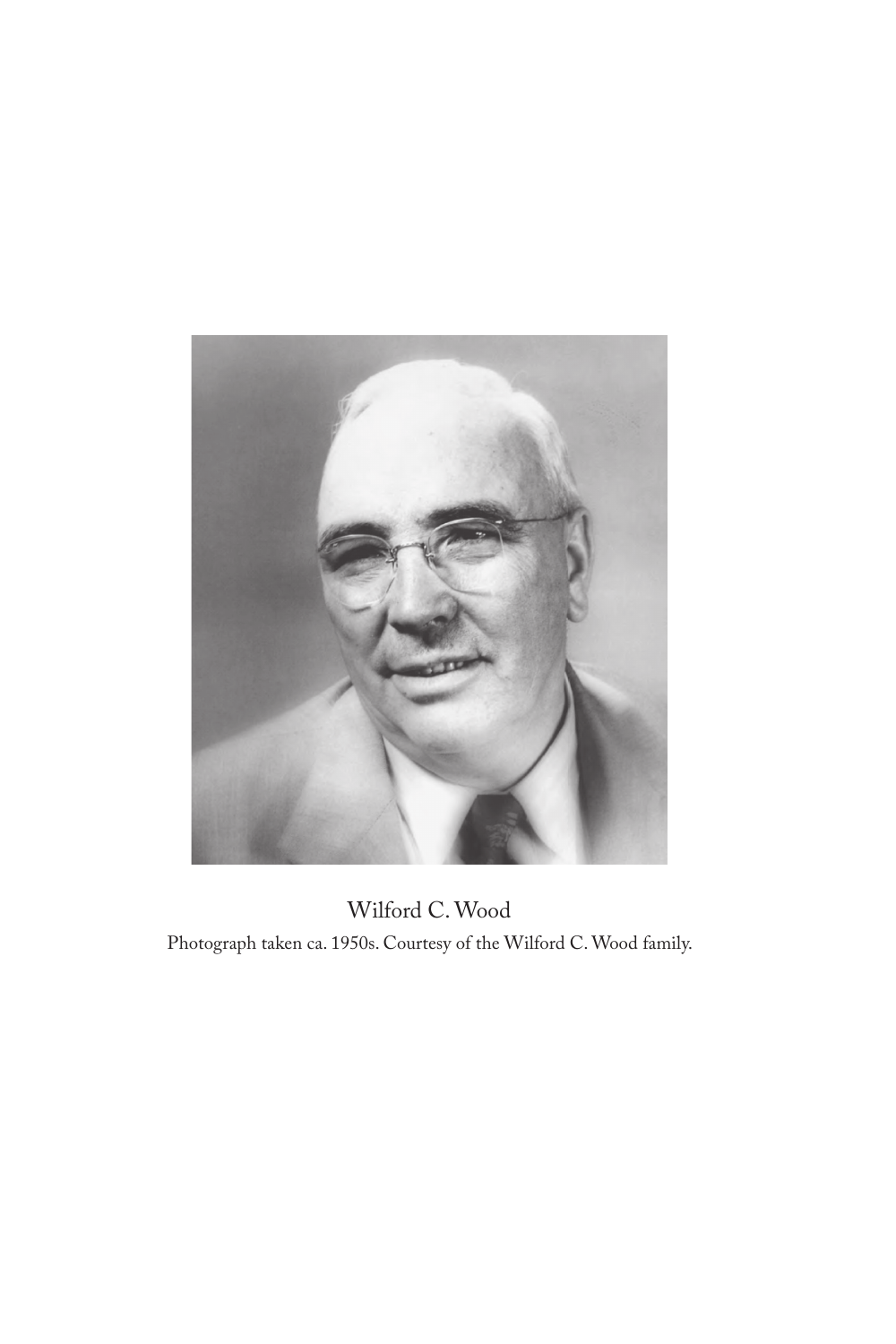# 11

## WILFORD WOOD'S TWENTIETH-CENTURY TREKS EAST

## AVisionary's Mission to Preserve Historic Sites

## *J. B. Haws*

Anyone who has looked into The Church of Jesus Christ of Latter-day Saints' acquisition of important historic sites has come across Wilford Wood's name. In some ways, he is now more of a legend than a man. It's as if he is in the background of every historic photograph, as if he had a cameo appearance in every important re-creation of Mormon history in the middle of the twentieth century. Church leaders such as David O. McKay, Gordon B. Hinckley, and Thomas S. Monson have praised him highly. But there are also some aspects of his character and disposition—and, it should be noted, most of these aspects were self-identified—that give observers pause, that seem quirky, to say the least. This paper is unabashed in its desire to pay tribute to him and his contributions to the memorialization and preservation of Latter-day Saint history. So how do readers deal with the quirks?

*J. B. Haws is an assistant professor of Church history and doctrine at Brigham Young University.*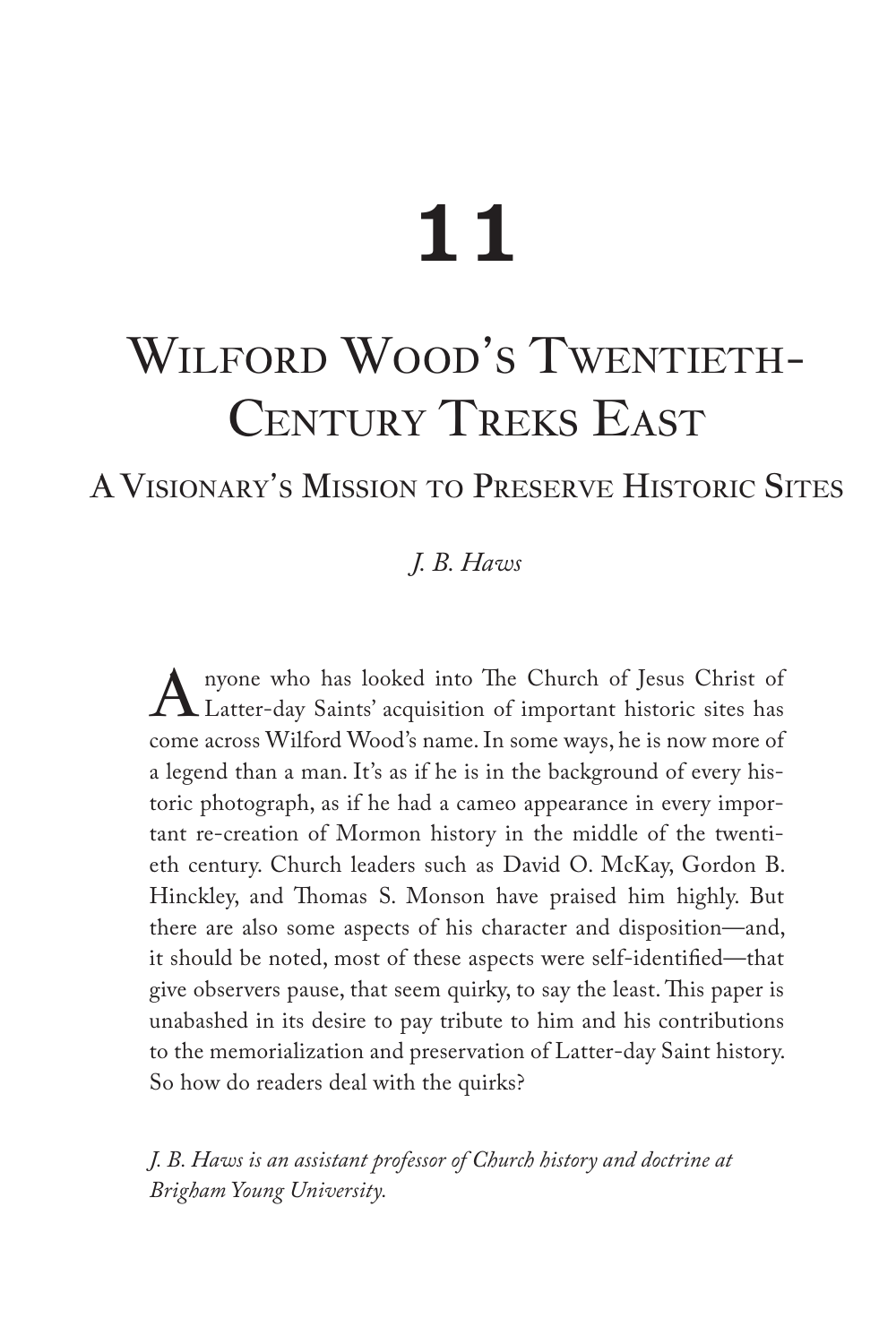The hope here is that a measure of the justice due Wilford Wood and his legacy will come through in this one assertion: Wilford Wood was a visionary. The Church currently owns and operates dozens of historic sites across the United States, and informal pilgrimages to those sites have become almost a hallmark of the faith—but it wasn't always so. Wilford Wood was ahead of his time. He saw and pursued opportunities related to Mormon historic sites that others did not yet recognize or appreciate—and this of his own independent initiative. Latter-day Saints and other interested historians owe much to his foresight and tenacity. However, being ahead of one's time also means that visionaries have much convincing to do, often by sheer force of personality. And Wilford Wood had force of personality. Importantly, his singular focus seemed to well up both from his native disposition *and* his Mormon faith. Both impulses need to be considered in this attempt to understand a complex and committed man whose contributions to Mormon history merit the recognition that has come to him. Yet his singular focus also seemed to obscure for him pitfalls that occasionally proved to be difficult for him and his church—pitfalls that also required some sensitive extrications. His story thus has something to say, as an important side note, about a particularly (and paradoxically) Mormon mindset about visionaries. It's a story that weaves in and out of old Nauvoo, and it's the story of a man who enthusiastically encouraged a number of courses that the Church is still pursuing today.<sup>1</sup>

## **A Consummate Salesman**

The life of Wilford Wood calls for much more biographical work.2 He deserves a full portrait, but for now a pencil sketch will have to do. For those familiar with Davis County, Utah, Wilford Wood's progenitors are the "Woods" in Woods Cross, Utah (a few miles north of Salt Lake City). Born into a Latter-day Saint family in 1893, he grew up on farmland in the hills overlooking the Great Salt Lake.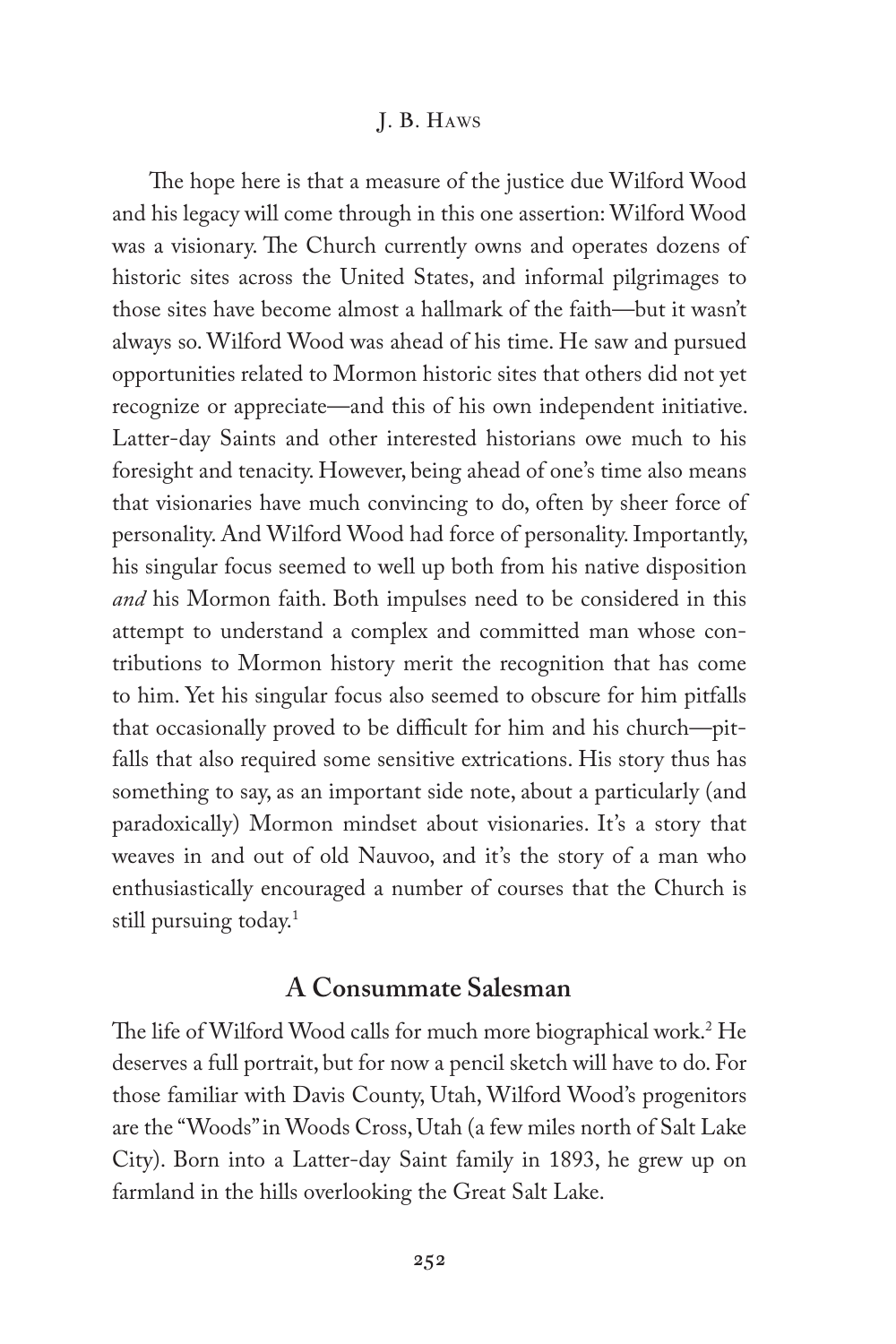He proselytized for the Church in the Northern States Mission (which covered much of the midwestern United States) from 1915–18. The young missionary earned the honorific title of "Book of Mormon Wood" from his comrades for his effectiveness in distributing copies of the Book of Mormon.3 He seemed to be the consummate salesman in the best sense of that word. When he believed in what he was doing, his persistence and charisma were forces to be reckoned with—and he believed in what he was doing as he spread the message of Joseph Smith's life work. Wilford Wood's first visits to Carthage and Nauvoo as a young missionary were deeply formative. He vowed to do what he could throughout his life to honor the memory of the Church's founding prophet.4

Wilford Wood's success in his chosen occupation as a furrier made that pursuit financially viable. His fur business also facilitated contact with clients like Mormon Apostle David O. McKay, who in the 1930s, along with many other Utah customers, was paying Wood to store furs during the summer in his hillside vault. A 1931 article in the *Improvement Era* called Wilford Wood the "leading pelt buyer in the five states of Utah, Nevada, Arizona, Idaho, and Wyoming." He had discovered, the article said, that his so-called "waste land"—his thirty acres of inherited property on a rocky hillside—was as "fine for fur farms" as it was for grazing sheep. His land also contained a grape vineyard, and Wilford Wood fed the fruit to his foxes, which he said gave the animals a superior fur. So confident was he in the quality of the furs that he raised and processed that he fought the rating that Utah furs received at the time. St. Louis fur graders had lumped Utah furs with lower-quality "Southern Stuff," and this grade hurt the furs' potential pricing. In a move that seemed to capture the essence of Wilford Wood, he "asked the graders to pick out some of their best [musk]rat skins and he would select the best of his and they wouldn't be able to tell which was which. And they couldn't." He repeated a similar challenge in New York and thus added as much as "twenty percent" to the value of his Utah-grown furs.<sup>5</sup>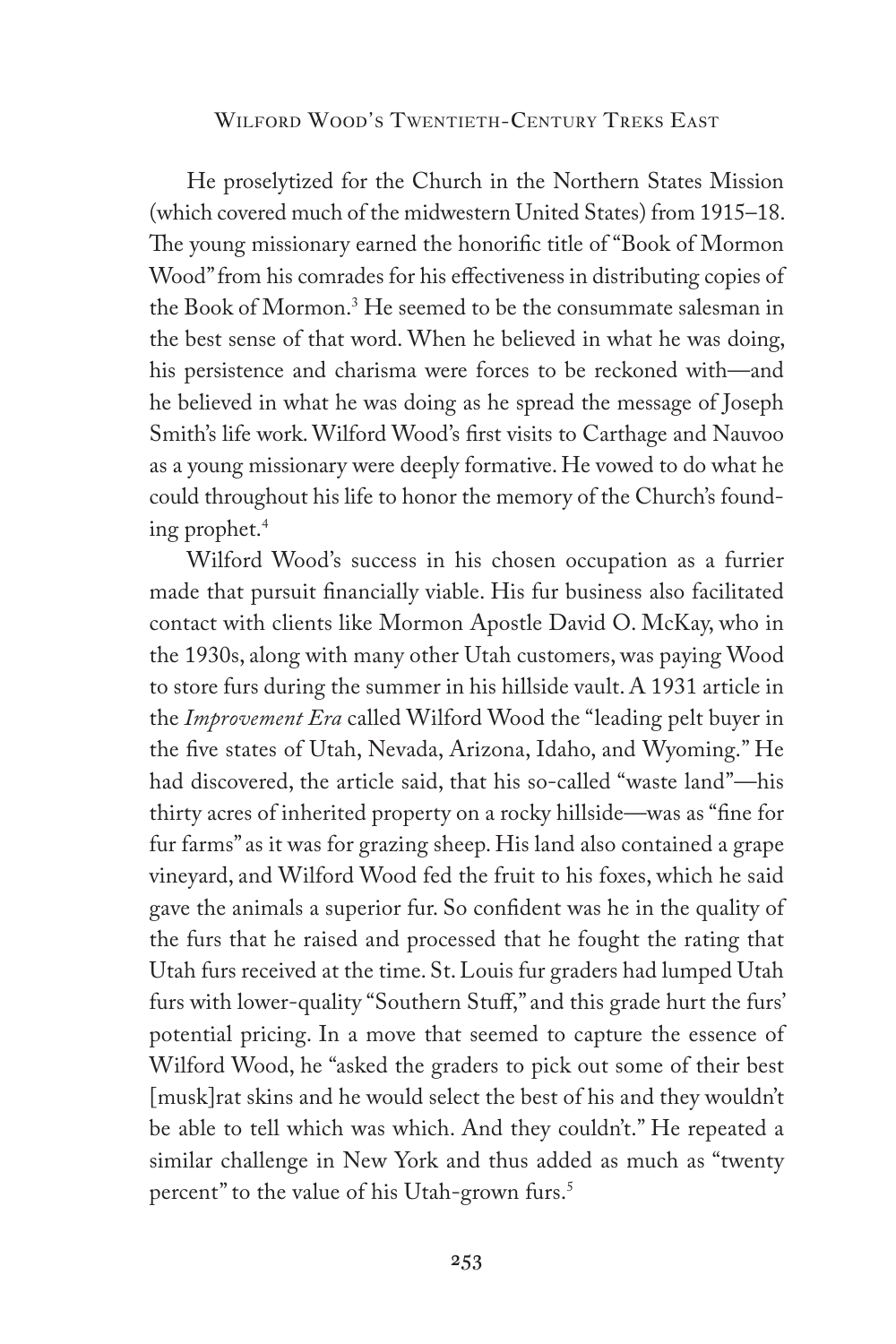With that telling and very representative snapshot of Wilford Wood as an energetic businessman in hand, it is not difficult to imagine him traversing the country—almost always by car—on his way to and from East Coast shows and conventions, directing that same type of vocational energy to his true avocation, Mormon history. (A sample of his travel schedule: in a one-year period, 1952–53, he reported that he "crossed the plains" nineteen times.)<sup>6</sup>

He first began by acquiring Mormon documents and artifacts.<sup>7</sup> Wood recorded many of his stops in the cover pages of a first-edition 1830 Book of Mormon, even though such a practice might make a collector today cringe. He had acquired the book from Sister Rebecca Bean, one of the Church's pioneering missionaries in Palmyra, New York, in a trade for a fur. He also collected in those cover pages the autographs of the Church's presiding elders.8 Wood's frequent appearances at significant Mormon stops across the country, as well as his inquiries about Mormon memorabilia, made his face fortuitously familiar, and these cross-country contacts paid off in early 1937. The story behind Wilford Wood's first real-estate purchase—a parcel of the Nauvoo Temple lot—is worth repeating here for what it says about Wilford Wood and his dogged sense of mission.

In February 1937, a telegram came to Wood from Nauvoo, alerting him that the Bank of Nauvoo was planning to auction off a portion of the city lot where the Mormons' Nauvoo Temple once stood, a parcel that the bank owned by default. Wood's interest in the property was well known in Nauvoo. Wood also knew well that this announced sale came with some built-in difficulties. Twice before, the bank had tried to auction off the lot, but because the bids never reached a level that satisfied the bank, the bank had protected its own interests and bought back the parcel. Still, Wilford Wood alerted the First Presidency about the telegraphed announcement, and the First Presidency authorized him to act as the Church's agent in bidding up to \$1,000. The bank had announced that the bidding would *start* at \$1,000, but undeterred, Wilford Wood made the two-day drive from Utah to Nauvoo.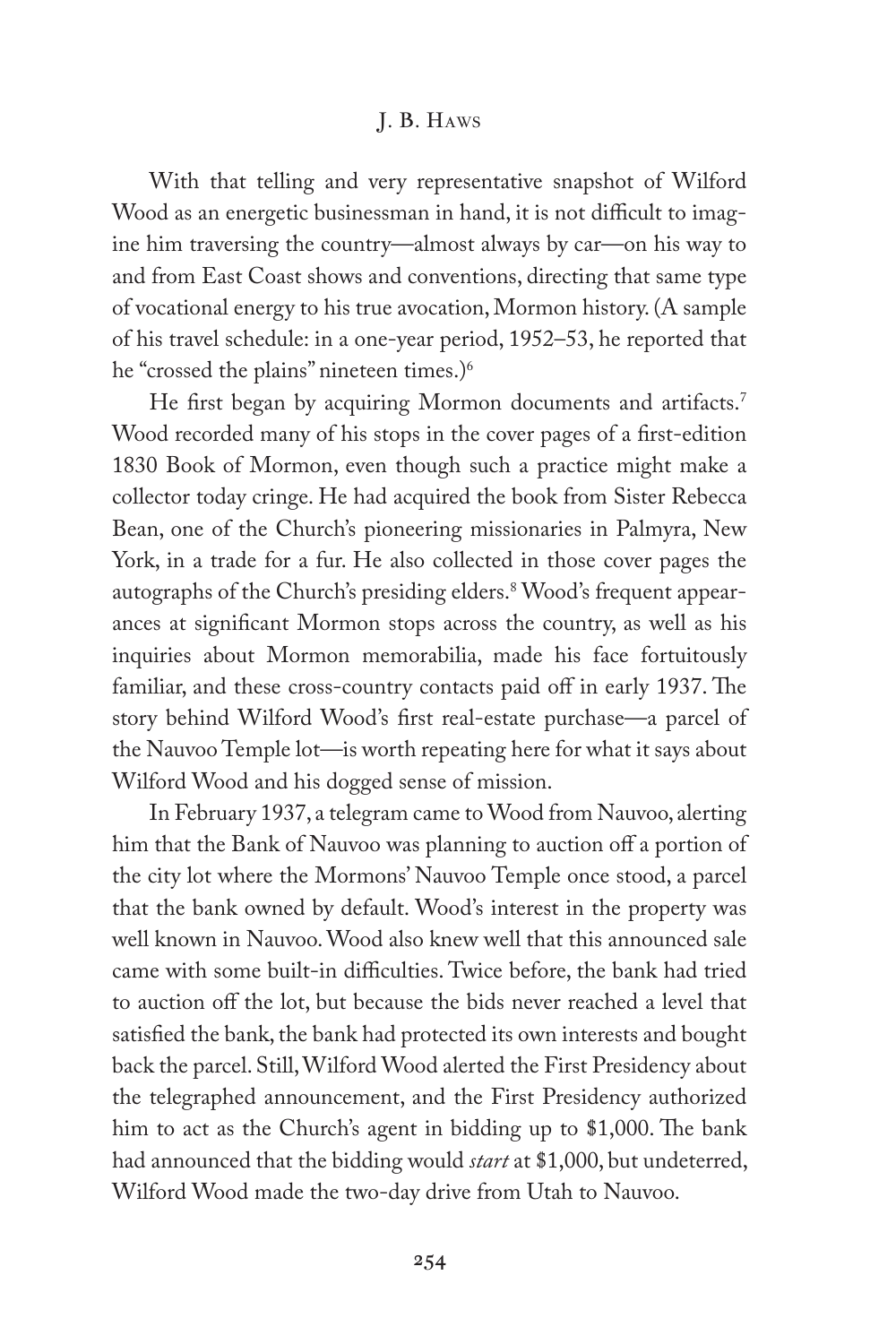His negotiations with bank officials on the day before the auction did not start well. The bank's managers insisted that the land would sell for a price in the \$1,000 to \$1,500 range—and the possibility that the bank would once again step in to end the auction added to the uncertainty. In the thick of these frustrations, Wood recounted that he felt inspired to ask a penetrating question, which opened what was to him a miraculous resolution of the impasse: "Are you going to try to make us pay an exorbitant price for the blood of the martyred Prophet, when you know this property rightfully belongs to the Mormon people?" The bank officials reconsidered; they agreed on the price of \$900, and they honored that commitment at the auction the following day when they instructed their agents to refrain from bidding. Wilford Wood told the *Improvement Era* something that he would repeat again and again as he retold the story: "I felt the spirit of the Prophet Joseph in that room."9

## **A Flood of Acquisitions**

This opened a comparative flood of real-estate acquisitions—fifteen over the next nineteen years. As Kenneth Mays aptly put it in a 2009 tribute to Wilford Wood, "When Wilford C. Wood was born in 1893, The Church of Jesus Christ of Latter-day Saints did not hold title to a single site where a revelation in the Doctrine and Covenants was received or recorded. However, as a result of his years of vision and service, the Church eventually came to own the property or location where forty-eight sections of the Doctrine and Covenants were received."10 Wood bought a number of sites connected with the successes and setbacks of Joseph Smith and his followers: Liberty Jail (Missouri), Adam-ondi-Ahman (Missouri), the John Johnson home (Hiram, Ohio), the Isaac Hale and Joseph Smith lots in Harmony (now Oakland, Pennsylvania), the *Times and Seasons* building and John Taylor home (Nauvoo, Illinois), and the Newel K. Whitney Store (Kirtland, Ohio). Wood's February 1937 experience in Nauvoo was thus just a small foretaste of what was to come.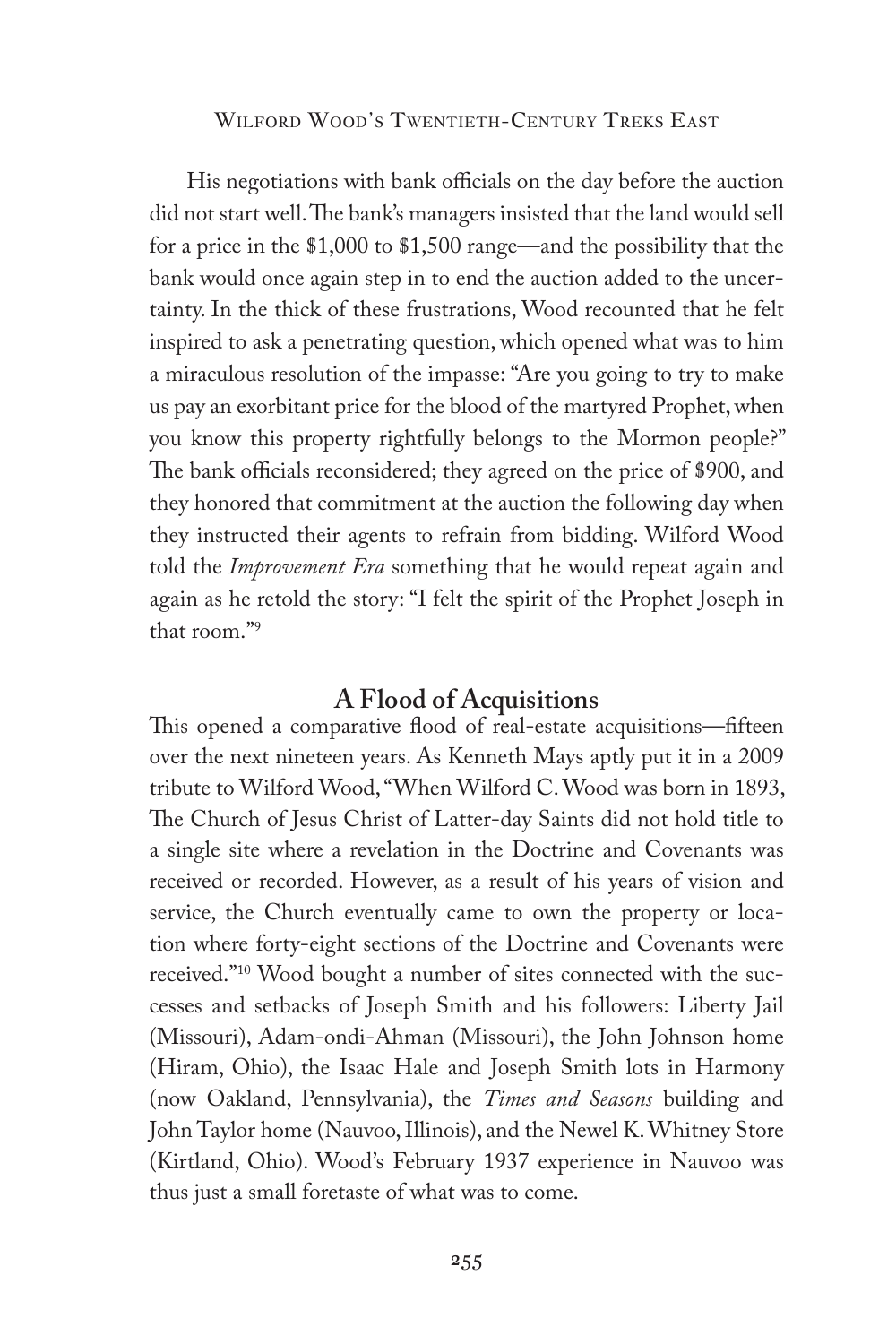That first temple parcel purchase came at a time of increasing interest in Church historic sites. The same April 1937 issue of the *Improvement Era* that reported the Nauvoo Temple block purchase also highlighted monuments at the Mormon pioneer way stations of Winter Quarters and Mount Pisgah. The Carthage Jail, purchased by the Church in 1903, was restored in 1938.11 Joseph F. Smith, President of the Church in the first two decades of the twentieth century, had approved efforts to acquire a limited number of sites associated with the foundational events in his progenitors' lives: Joseph Smith's birthplace in Sharon, Vermont; the Smith family farm (and Hill Cumorah) near Palmyra, New York; and the Carthage Jail.12 Still, in the 1930s, Wilford Wood seemed more eager than his contemporaries to expand those types of historic holdings, especially since many Mormon leaders during those Great Depression years might have wondered about the wisdom in expending funds for property far removed from Mormon population centers. Most of Wood's subsequent purchases he therefore undertook on his own—with the Church, in turn, willing (at least in most cases) to buy the properties from him after he had purchased them.

There is a gold mine of a source about Wilford Wood in the annals of Brigham Young University. He gave a five-day series of lectures at the university's 1953 Leadership Week called "Exhibits of Mormonism," and those lectures were recorded and transcribed.13 Reading those transcripts, one can almost hear him speaking. Even in reading them, the pace is fast—and changes in direction often come midsentence. He was sometimes painfully blunt, true to his reputation, in recounting his experiences and his philosophy about Church events (and Church leadership).14 He also revealed a heartfelt intensity about his experiences and drive.

Wilford Wood told his audiences at one Leadership Week lecture that just two months after the first temple lot purchase, a party of property holders contacted him with the offer of another section of the Nauvoo Temple lot. An aging opera house stood on this parcel.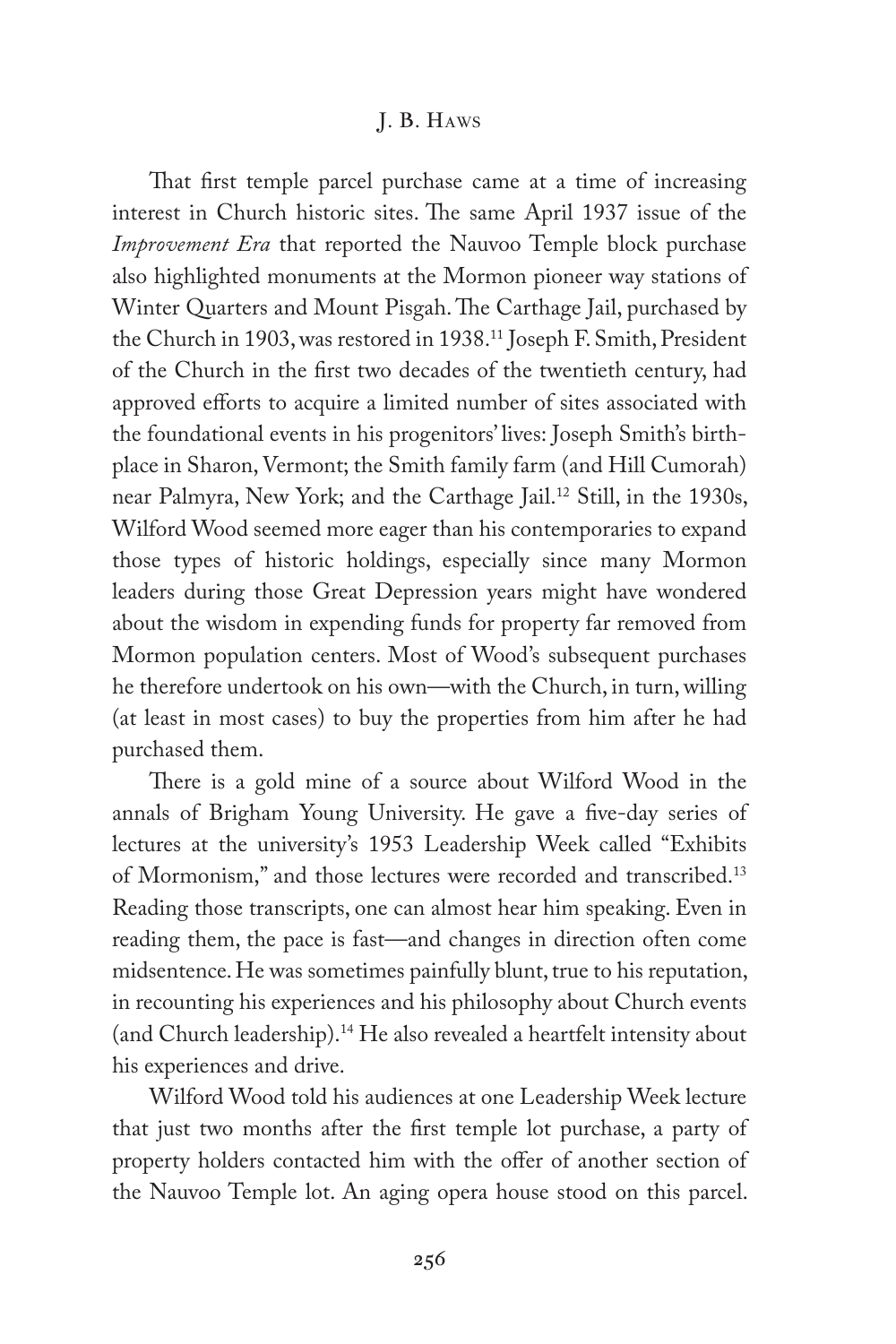Wood related that President David O. McKay (then a counselor to Church President Heber J. Grant) advised him, "Don't buy any more property. A lot of the brethren [Church General Authorities] don't know what we want to do with the Nauvoo property." Excitement over historic site preservation among Church leaders was, to say the least, not universal. But someone else's encouragement trumped President McKay's cautions. Wilford Wood's wife told him (again, from Wood's own account), "Why, you are foolish for not buying that." Wood told his audience, "President McKay said, 'Always remember your wife's judgment is better than yours.' So I had a good excuse, and I went back [to Nauvoo]."15

When he arrived, he met with a banker in Nauvoo—and revealed that he understood just how precarious his position was. "I represent the Church," Wood told the banker, "but the money I am going to spend is neither the Church's nor yours. . . . If I buy this property, and the Church does not want it, you are paying half and I am paying half."16

In the end, President Grant did buy the property from Wilford Wood for the \$1,100 Wood had paid, and in a twist of fate that Wilford saw as providential, the opera house burned down within a matter of months. Because the building was insured for \$1,500, Wood celebrated the fact that this purchase actually made the Church a \$400 profit: "President Grant received one quarter of the whole Temple Block, and four hundred dollars in cash. That gave me a better mark in credit for purchasing for the Church than any other start in that work."17

These early successes seemed only to stoke the fires in the belly of this locomotive. When a woman in California initially refused to consider what Wood thought was a reasonable price for "valuable pieces of goods she had that the Church wanted" (presumably a set of uncut printed sheets of the 1830 Book of Mormon), he turned to showing furs to the woman instead. When she picked out the one she wanted, he apologized that the fur in question was not for sale. "Anything's for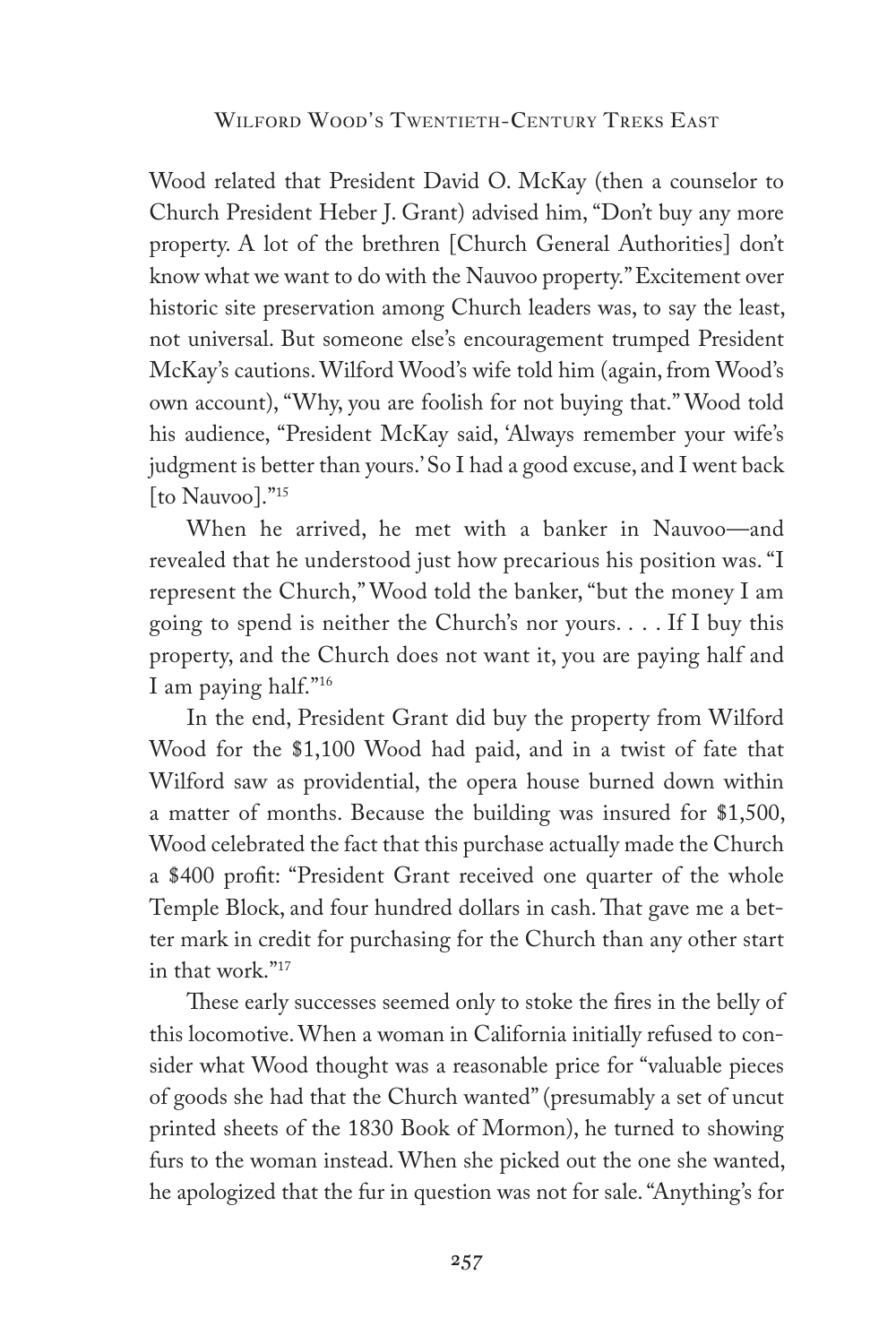sale," she apparently replied—and the deal for the Book of Mormon sheets was struck soon thereafter.18

He described taking watermelons to the home of George Colwell, who owned what had been the properties of Joseph Smith and his in-laws in Harmony (now Oakland), Pennsylvania. "It had rained outside," Wood said. "When time came to go to bed we hadn't left. My two daughters had gone with the rest of the family. . . . I would have been there yet if he had not said yes, because I was told to buy that property." It is not clear from the account if Wilford meant that he was "told to buy that property" by Church superiors or by what he felt was divine inspiration. Regardless, what does seem clear is that he felt the sale was remarkable, since he reported that "the manager of the railroad [in Oakland, Pennsylvania] took me down to [Colwell's] home, and said, 'Mr. Wood, I fear you are wasting your time. George Cowald [Colwell] has never sold a piece of property in all his life."<sup>19</sup>

In connection with another purchase, Wilford told two General Authorities that he had found a "way of buying these things" that he would "keep to." He advised, "[One] must not say a good thing about [the] building" that one is pursuing. He had found success with that approach by pointing out to a building's seller "a crack over the door before we got inside. To make a long story short, this fellow threw up his hands and said, 'I do not want to own this property. Let's get out of here. I'm beginning to think this building will fall down and I'll have to pay for it."20

He was a resourceful negotiator, to be sure. And the results he achieved, if not always the means, prompted President McKay to write to Wilford Wood in 1944 and say, "Your narration of the difficulties you encounter in obtaining your objectives [specifically the document purchase of the court proceedings related to the deaths of Joseph and Hyrum Smith, and then the real-estate purchase of Adam-ondi-Ahman, Missouri], led me to silently exclaim: Persistency, thou art a jewel, and your name is Wilford Wood! I congratulate you upon your success in overcoming obstacles, and also upon your achievement."<sup>21</sup>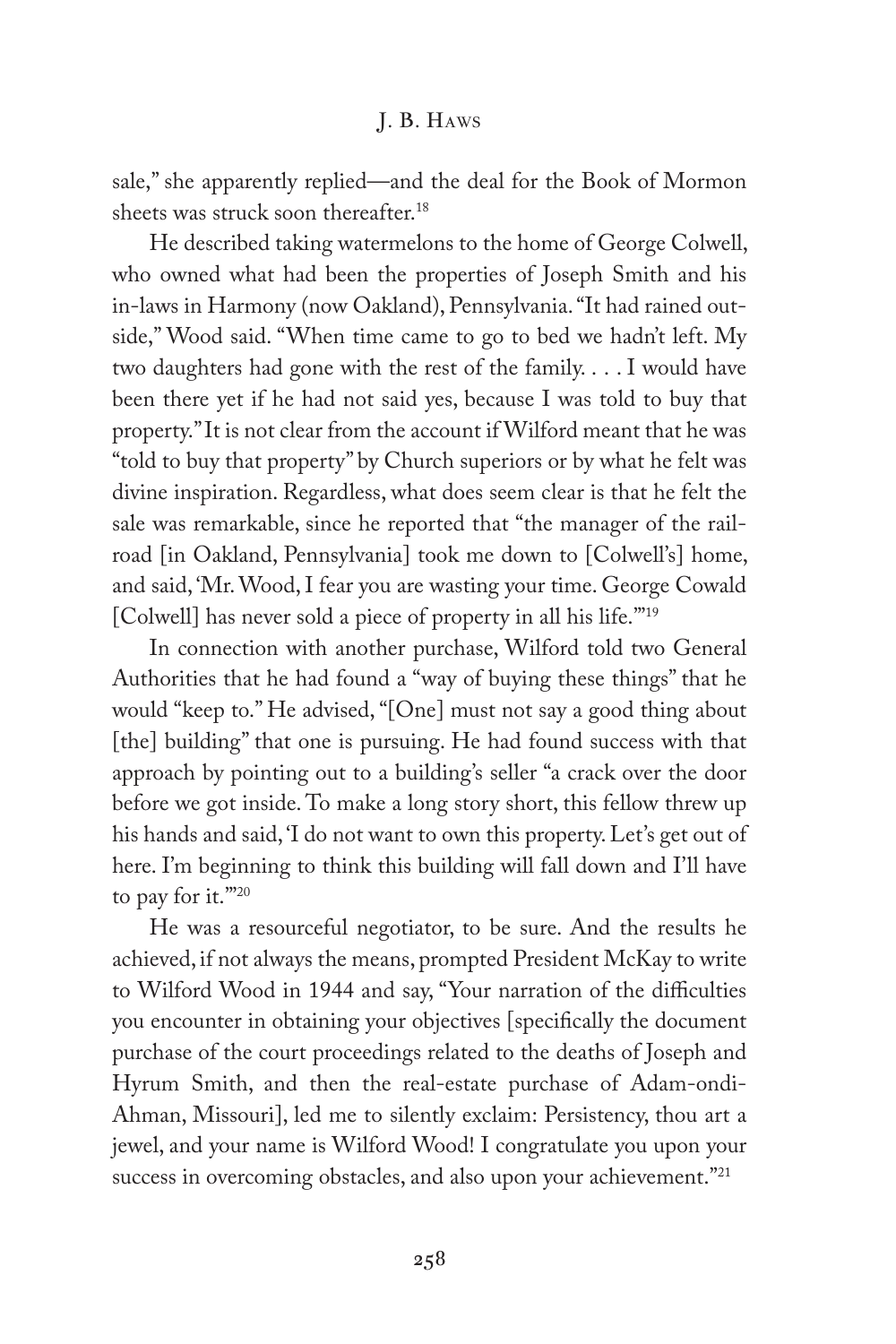## **Persistence** *and* **Providence**

But Wilford Wood readily attributed his successful real-estate purchases to a source beyond his own tenacity or salesmanship. He saw in his efforts the hand of providence, and over and over again he expressed his personal feelings that he was guided by heaven. He repeated often a blessing that he said came at the hands of President McKay: that if he would not seek for personal gain or riches, his first impression would be right and he would not be deceived.<sup>22</sup>

He saw this operative, for example, in the dreams and visions that marked his career. One reported example came soon after Wood had negotiated for the Reimbold property in Nauvoo, which would become the Church's spot for a Bureau of Information on the Temple Block. (This was a March 1951 purchase for \$16,000.) He had a vision of the possible negative reaction to the Mormons' return to Nauvoo particularly the return of Mormon missionaries, since the plan for this new site was to have it staffed by missionaries. He said he saw, when he was asleep "or perhaps . . . awake[,] . . . it doesn't matter," housewives running out their back doors and telling each other, "The Mormons are coming." He felt inspired to host a huge chicken dinner, and he employed the help of Nauvoo's mayor to do so. Wood invited Nauvoo's Catholic Monsignor, who had initially been cool to the Church, to offer grace. "As Right Reverend Monsignor said Grace and prayed," Wood remembered, "the darkness went out and the light came on."<sup>23</sup>

Other examples of divine help were less elegantly described—and these descriptions can admittedly grate on current sensibilities, even if they were told tongue-in-cheek. The elderly woman who was selling the Reimbold property had also been approached by the presiding bishopric of the Reorganized Church of Jesus Christ of Latter Day Saints (RLDS). That meeting had come while Wood was in Salt Lake discussing the \$16,000 price tag with President McKay. After getting President McKay's approval, Wood said he hurried back to Nauvoo. In his words: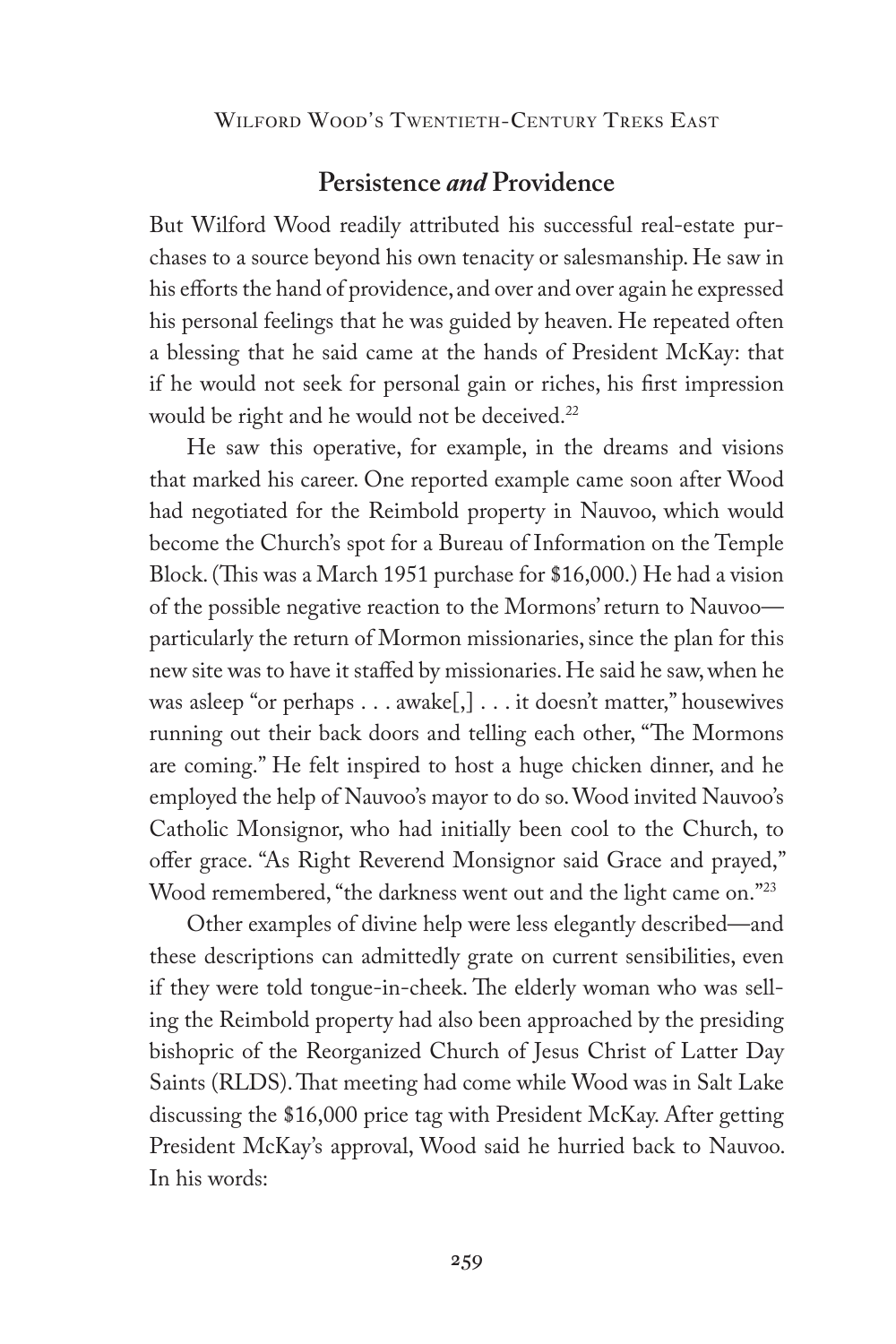It was a cold winter day when I went in there. She said to me, "It's my birthday." I said, "Yes, are you going to sell your home?" "Well," she said, "Let me tell you, the full Bishopric of the Reorganized Church have been here. They have asked, 'If we pay you as much as the Mormons will pay, will you sell to us?'" I asked her, "What did you tell them?" She said, "I couldn't talk." Well anytime a woman can't talk, there's either a divine power there, or something has gone wrong with her. So I accepted it, that providence . . . then I said, "Are you going to sell to me?" She said, "Yes." I said, "Put your name down here."24

What should not be missed in all of this, even with bits of his sometimes questionable trademark brand of humor sprinkled in, is that Wilford Wood seemed absolutely sincere about these manifestations of the hand of providence in moving forward this work that he saw as essential. And even if his was an extreme representation of faith that not all of his co-religionists would have fully endorsed, still he seemed to draw on much that is at the heart of Mormonism. Continuing—and even personal—revelation is central to Mormonism, as is a desire to evangelize and spread the gospel message. Wood felt that he was impelled by the first in order to accomplish the second. When, for example, he intended to place a placard designating the site where John the Baptist met Joseph Smith and Oliver Cowdery and gave them priesthood authority in Harmony, Pennsylvania, Wood said that President George Albert Smith told him, in 1946, "Wilford, you will be guided to the spot and know where to place this sign."<sup>25</sup> Early in his career, Wilford repeatedly related what he described as inspiration of guidance; by the mid-1950s, he began to recount visions that were longer and more involved.

He reported, for example, that he had a vision of the Prophet Joseph Smith and Oliver Cowdery in 1955—they appeared on the banks of the Susquehanna River in Pennsylvania to explain priesthood duties.<sup>26</sup> Wood also reported in 1960 that he saw a vision of New Testament Apostles Peter, James, and John conferring greater priesthood on Joseph Smith and Oliver Cowdery, and he even recorded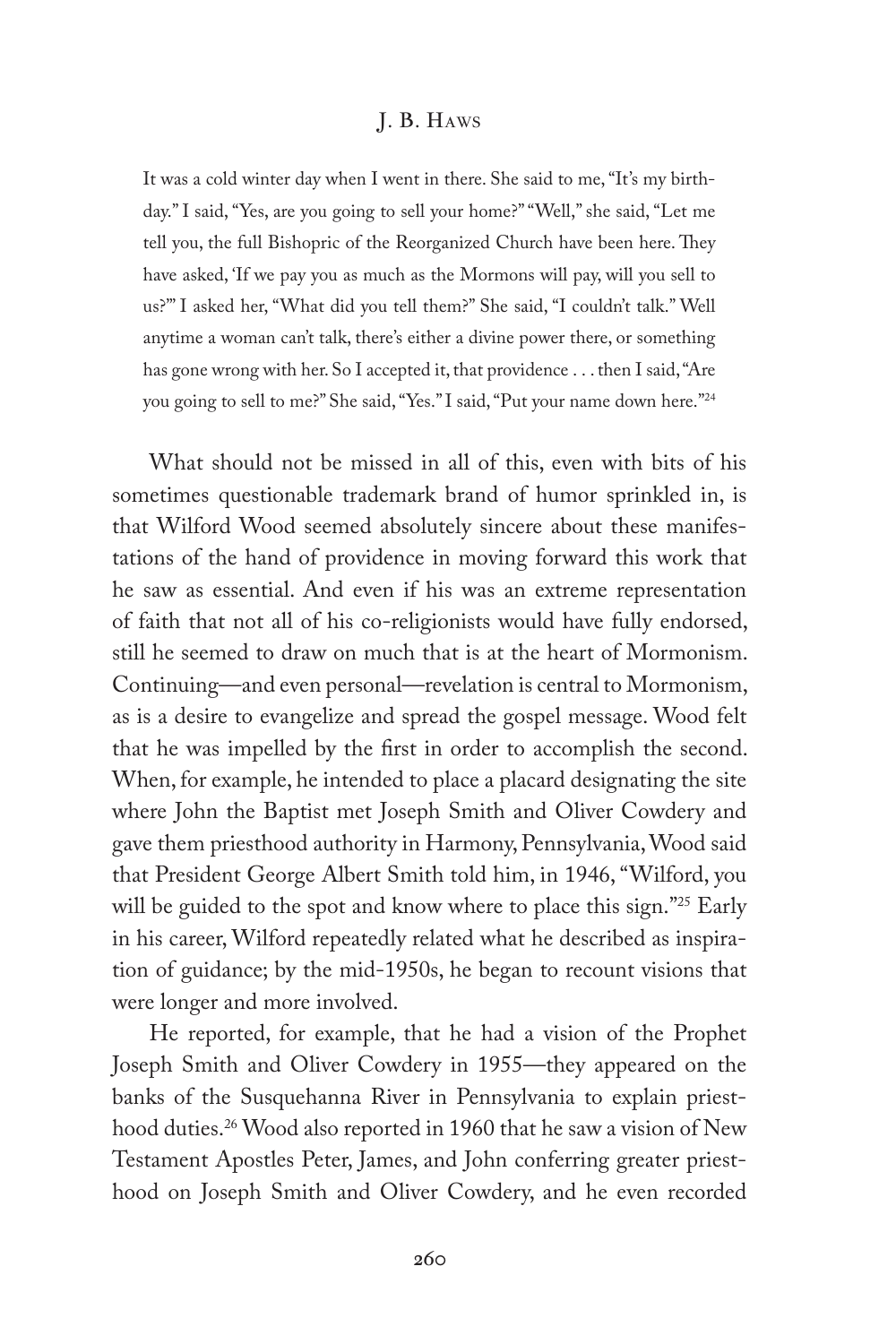the words of the ordination prayer, together with a description of Joseph Smith's reflective look when, in that vision, he told Wood that he ( Joseph Smith) could not then have imagined that his martyrdom would come fifteen years to the day after that Melchizedek Priesthood ordination.27

## **A Picture of a Mormon Paradox: "Authoritarianism and Individualism"**

It seems important to note here that because spiritual communication is, to many, a sacred, personal province, there is much to commend the restraint that several observers have exercised as they have considered Wilford Wood's autobiographical reports.28 President David O. McKay's brother, Robert, told Wood that after he (Robert) had presented to President McKay a report of some of Wilford Wood's spiritual experiences in 1963, "there was little time for a discussion of the entries or of your experiences pertaining thereto, but the President did say, pointing to the letters and photographs, that what you have is sacred and should be held so, always. He further stated that what you have experienced no man can disprove."29 What this restraint seems to speak to, at least in part, is a recognition that the possibility of personal revelation—communion with the divine—is a treasured component of Mormon religious life, even if such communion is reported to have occurred (as in Wilford Wood's case) in unexpected or uncommon ways.

This paper aims to partake of that same spirit, that same reticence in trying to evaluate what Wood may or may not have experienced. Still, two of his other reported visions do merit further discussion here because of what those visions prompted him to do—and thus they come to bear directly on two of his most instructive, and also most controversial, purchases. What these experiences later in Wilford Wood's life also reveal is the sometimes tricky negotiation in Mormonism of a paradox that astute Mormon cultural historian Terryl Givens aptly calls the "polarity of authoritarianism and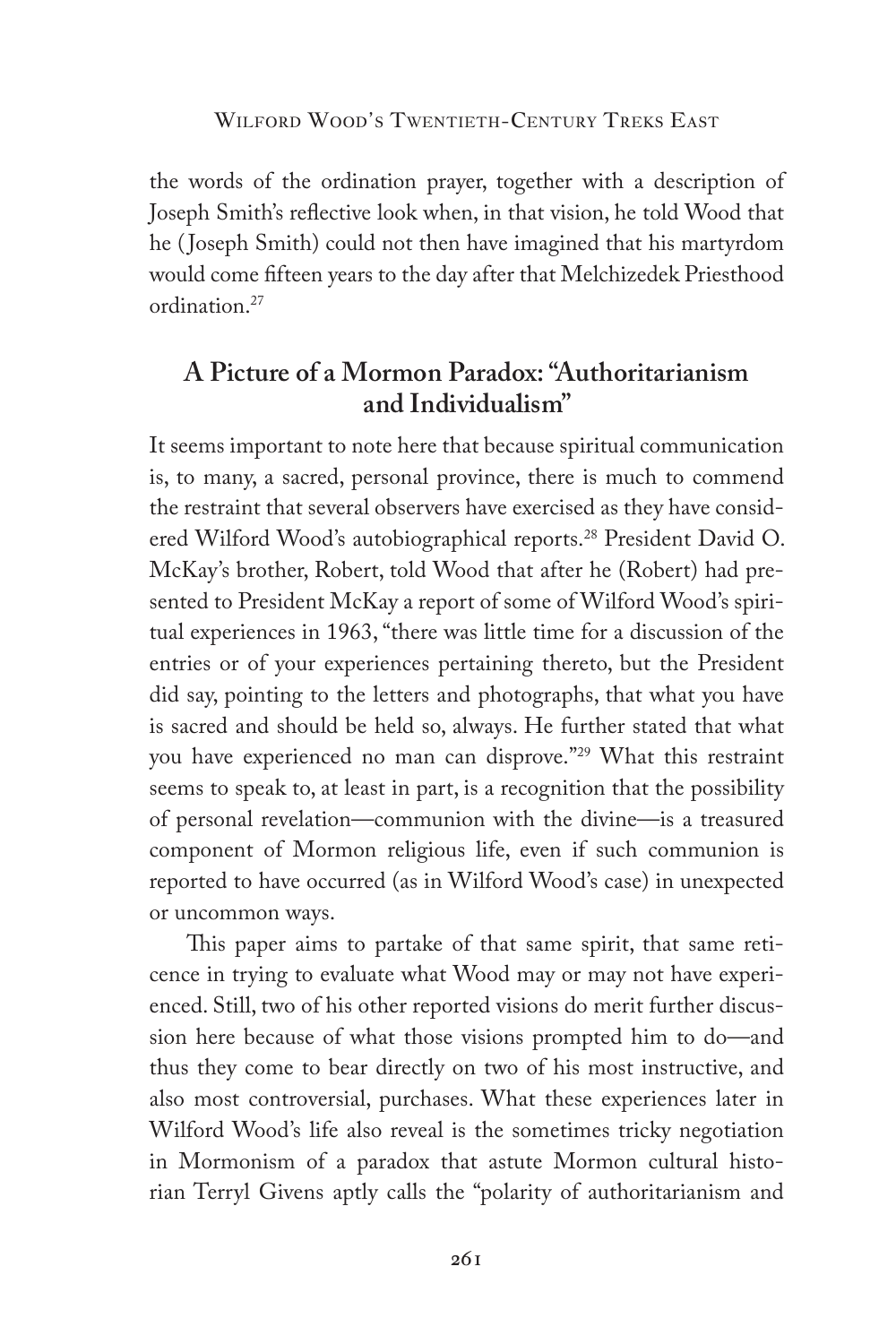individualism."30 This is the interplay in Mormonism between an individual's right to personal revelation and the "prophetic prerogatives" invested in the Church's presiding elders to make decisions for the Church as a body.31 For Latter-day Saints who see this paradox as being productive and counterbalancing instead of being paralyzing, Wood might offer a representative example.<sup>32</sup>

In 1954, Arline Mulch owned the Mormon-built Masonic Hall in Nauvoo. It had been in her family for years. Wood had developed a friendship with Arline Mulch's father—and by all reports, her father treasured the Masonic Hall. Charles Mulch had evidently told Arline to hold onto it as long as she could, to make it the last property she sold. Arline's father died in 1949, and Wood heavily pursued the Masonic Hall. In his own report, he said that after two days of repeated negotiations and ten trips from Nauvoo to Keokuk, Iowa, to present possible contracts to Arline, she finally agreed to sell the building and approximately twelve acres for \$10,750. Then Wood and others discovered in the building's cornerstone a copper-box time capsule with important Masonic documents as well as documents from 1840s Nauvoo. Wood was thrilled to present the documents to President McKay (in the Salt Lake Temple, no less). He apparently began spreading the word that both President McKay and Joseph Fielding Smith saw in the documents indications that the Millennium—the triumphal return of Jesus Christ—was only forty years away. President McKay explicitly stated that he had not taught such things.<sup>33</sup>

But a more difficult controversy arose as Arline Mulch repeatedly wrote to Wilford Wood, literally begging him to nullify the contract and return the property. Her pleas were painfully pathetic, and they started coming within a few days of the sale:

I am very ill and crazed with grief over what I have done. . . . You represent a wonderful Church and a great Church and a great people and I am only a lone woman begging for forgiveness for my great mistake. . . . You are a husband and a father and as I have neither, please be kind to me. . . . I hope and pray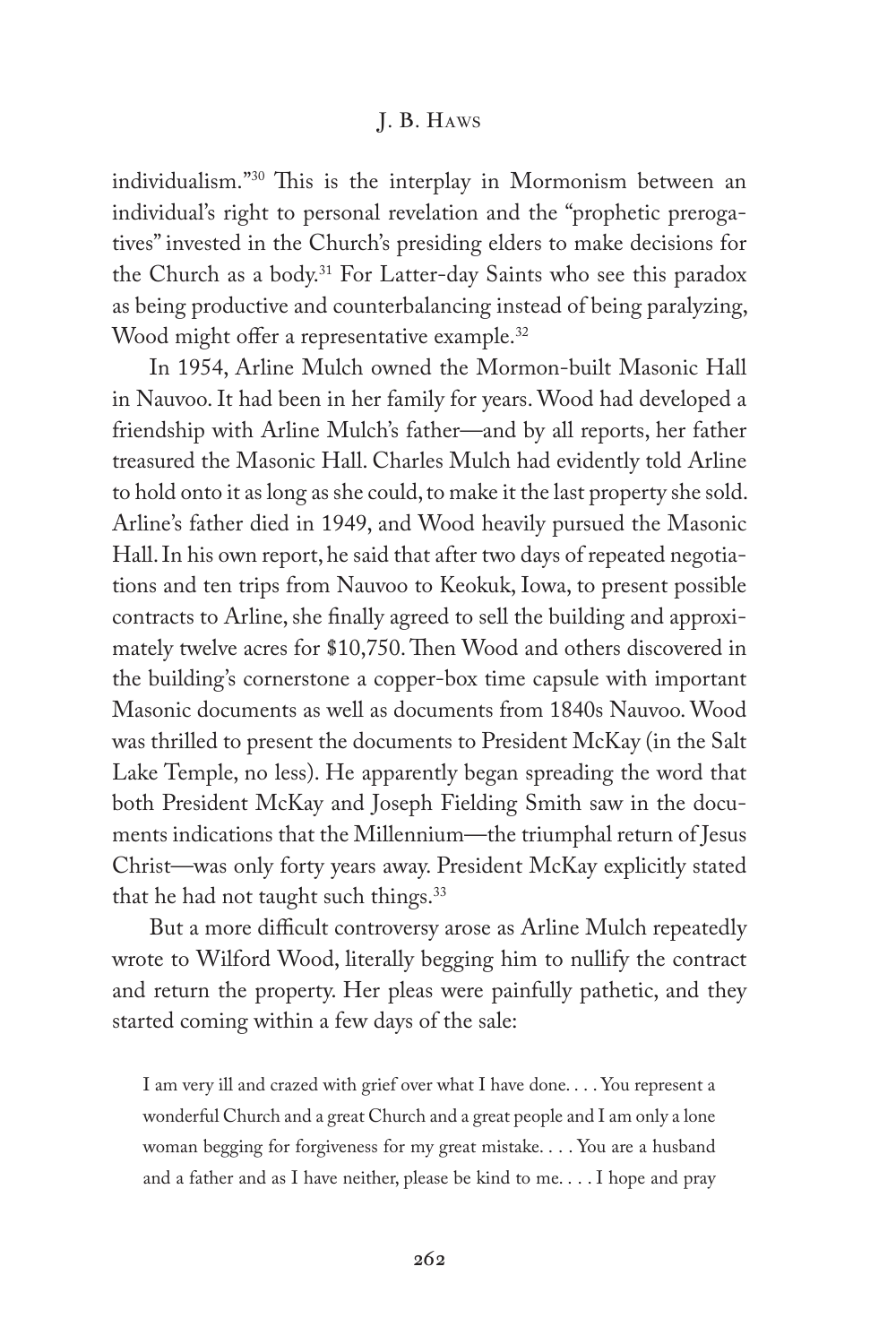that with your generous heart you will see how I feel and give me the help that I need. The whole thing was wrong from the beginning, price and all.<sup>34</sup>

Wood felt the sale was transacted legally, and he thought that the publicity and attention from the sale—and from placing a new time capsule—would placate Arline Mulch. He was wrong. Arline Mulch contracted the services of a lawyer, and word soon spread to Nauvooarea media outlets that Wood had used high-pressure sales tactics; he had apparently told Arline the night before the sale was finalized that he had seen in vision her deceased father, who had approved the sale. Her lawyer was blunt with Church Apostle Adam Bennion:

Your organization is willing to accept the benefits of these labors and have not only done that but have indicated that you will permit him to continue to prey on other people with his high pressure methods and treat them in the same manner he has treated Miss Mulch. . . . We feel as though your organization, if it continues to use the same methods in this case, should have its activities called to the attention of the world at large. I do not wish to be indelicate [but] the activities of this kind by the Mormon Church in this area will certainly be news for our local radio station, our *Des Moines Register* representative and our *Chicago Tribune* representative."35

The Church returned the property. Wilford Wood wrote to another Church leader, "It is the most ridiculous thing to think of to have [Church Apostles Adam S.] Bennion and [George Q.] Morris both say that it is because of my behavior and actions in getting this property that was the cause of the law suit."36

Wood may have been disappointed and angry over the Masonic Hall setback, but he was not deterred in his work. The next year, in 1956, he negotiated the purchase of the John Johnson farm in Hiram, Ohio, a place where Joseph and Emma Smith had lived for an eventful year in the early 1830s. Wood related that after a day of fruitless and frustrating negotiations, he was awakened in the middle of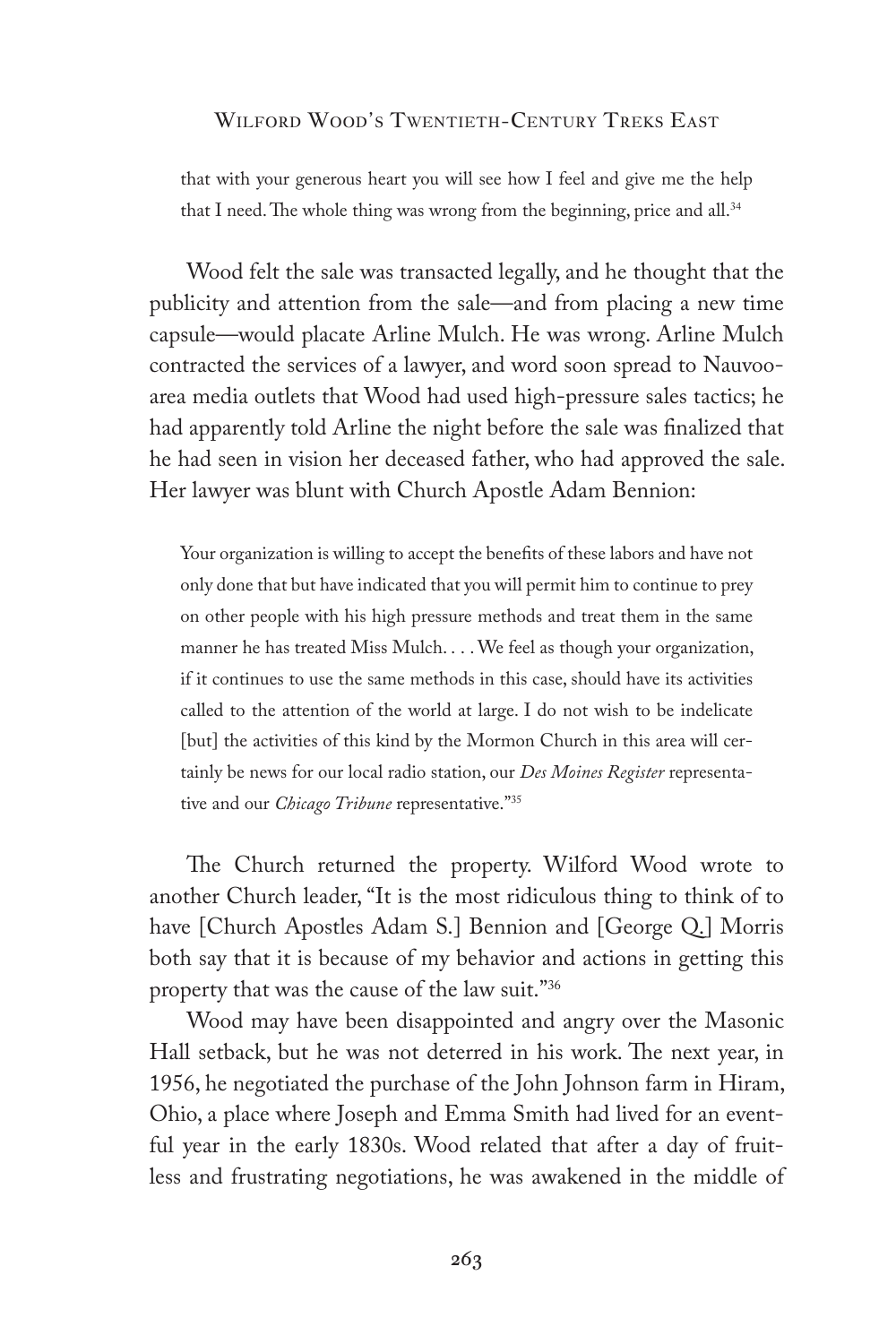the night by a visit/vision from the Prophet Joseph Smith, who gave him detailed instructions about writing out a contract that would be approved. To Wood's delight, the property's owners, the Monroes, signed the contract the next day, just as the Prophet had reportedly told him they would.37

But Wood had pushed the contract through before Bishop Thorpe Isaacson of the Church's Presiding Bishopric had arrived in Hiram. Wood had made the trip by car, and he was upset that he had a few days to wait before Bishop Isaacson would arrive by plane, so Wood apparently proceeded without him. Bishop Isaacson was not pleased when he found out about Wood's presumptuous negotiations, but after further investigation of the arrangement, by Wood's report, Bishop Isaacson conceded that Wilford "had been guided."38

To Wood, the most important part of the experience was that Joseph Smith, in this vision, had also shown Wood the spot where he had been tarred and feathered by an angry mob in 1832 and had asked Wood that the spot be appropriately memorialized. Thus Wood planted a border of trees around the thousand-foot-square parcel and then reported to President McKay that the smile on the Prophet Joseph Smith's face (as seen in a vision) was sublime.<sup>39</sup>

One year previous to this purchase, in early 1955, the Church's First Presidency had privately worried about Wood's activities—and then gently acted accordingly. He had been entrusted with a broad range of responsibilities for historic sites. For several years in the late 1940s and early 1950s, Wood had been the one to seek out what were called "Melchizedek Priesthood" missionaries (essentially retired couples) to staff the historic sites as hosts and guides. In 1955, his role in calling those missionaries was discontinued, and the First Presidency expressed a hearty thanks for his work. Historic sites missionaries were subsequently called through the same centralized channels as other Church missionaries.40

Wilford Wood continued to have in his charge the affairs at the John Johnson farm in Hiram, Ohio, for another decade. But that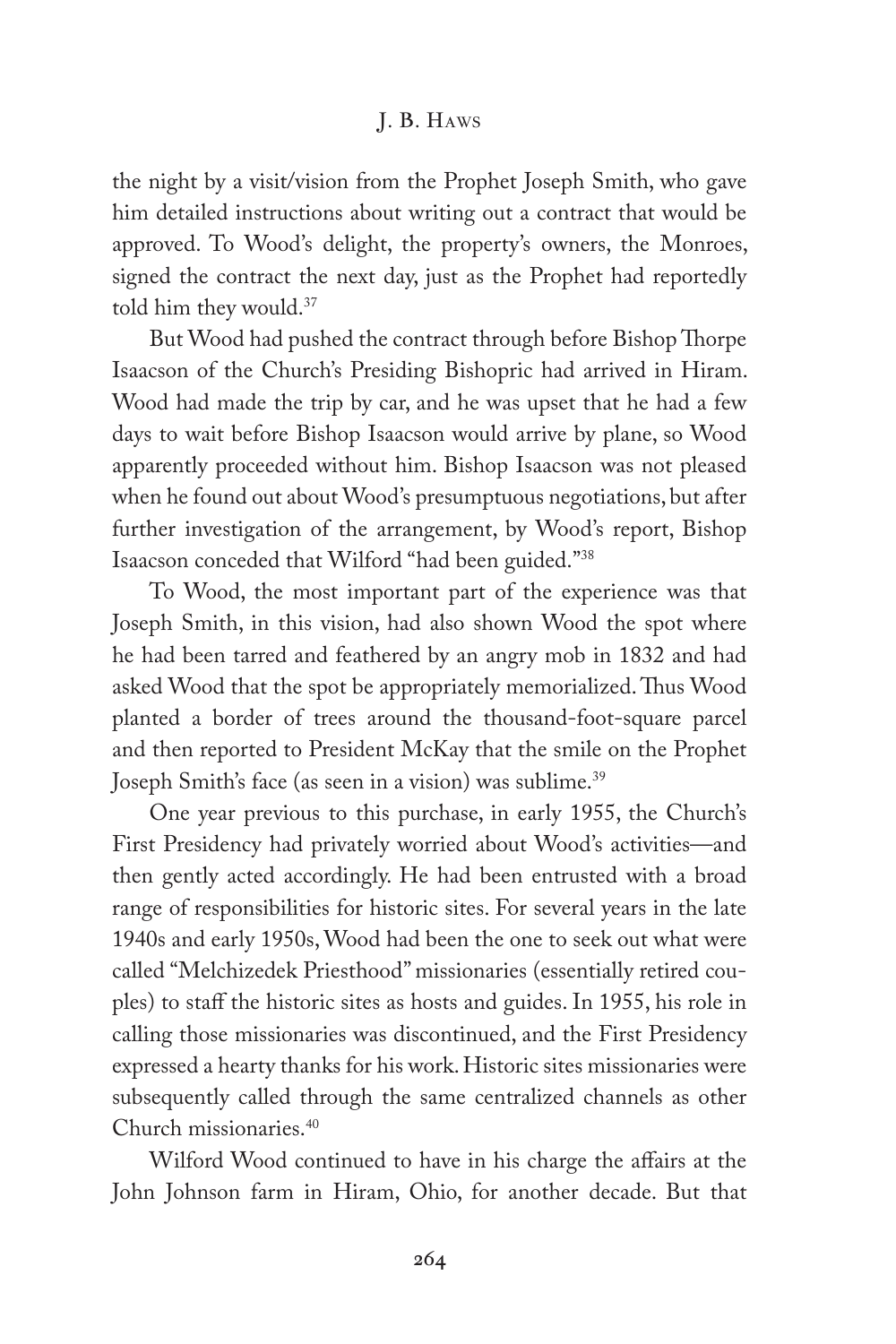assignment notwithstanding, it was apparent that Wood lamented the change in his authority over the historic sites missionaries. This was a delicate issue, and he responded sometimes curtly to those who he felt were undermining his contribution, especially when it had been, as he pointed out, such a self-sacrificing one. He wrote this to Bishop Isaacson in February 1955 as the changes to the missionary assignment process were being considered: "I wish that you would do something about my assignment on this committee. . . . If I do not have the appointment to take care of these missionaries or to be field man or something of responsibility, I am of no value. Oil and water do not mix. [General Authorities on the committee] have the authority and are of oil. I don't want to just be the water to clean off their windshield when someone splashes mud on it so that their vision is clearer and then as soon as the windshield is clean, they go ahead as though I wasn't even riding in the same car. Please Bishop, have me excused. . . . I won't go away mad, I'll just go away."41

It seems important to remember that even after all of this apparent eccentricity, in 1957, President McKay wrote a note of thanks to Wilford Wood in response to a gift of birthday cantaloupes—and President McKay paid tribute to a diligent soul: "I knew at once that those best wishes came from one who has revived Nauvoo and its importance in church history as has no other man in the church. Affectionately, David O. McKay."42 That was the legacy that the president of the Church thought Wilford Wood deserved.

Beginning in these same years, though, Wood complained that the gap was widening between the path he had personally felt inspired to pursue and the path Church leaders chose to pursue. Wilford Wood was direct and public in his criticism of the actions of men such as Church Apostles Joseph Fielding Smith or George Q. Morris, men that he saw as destroyers of valuable historic sites. He strenuously disagreed with the Church projects aimed at renovation and beautification. This is what he told his 1953 Brigham Young University audience:

265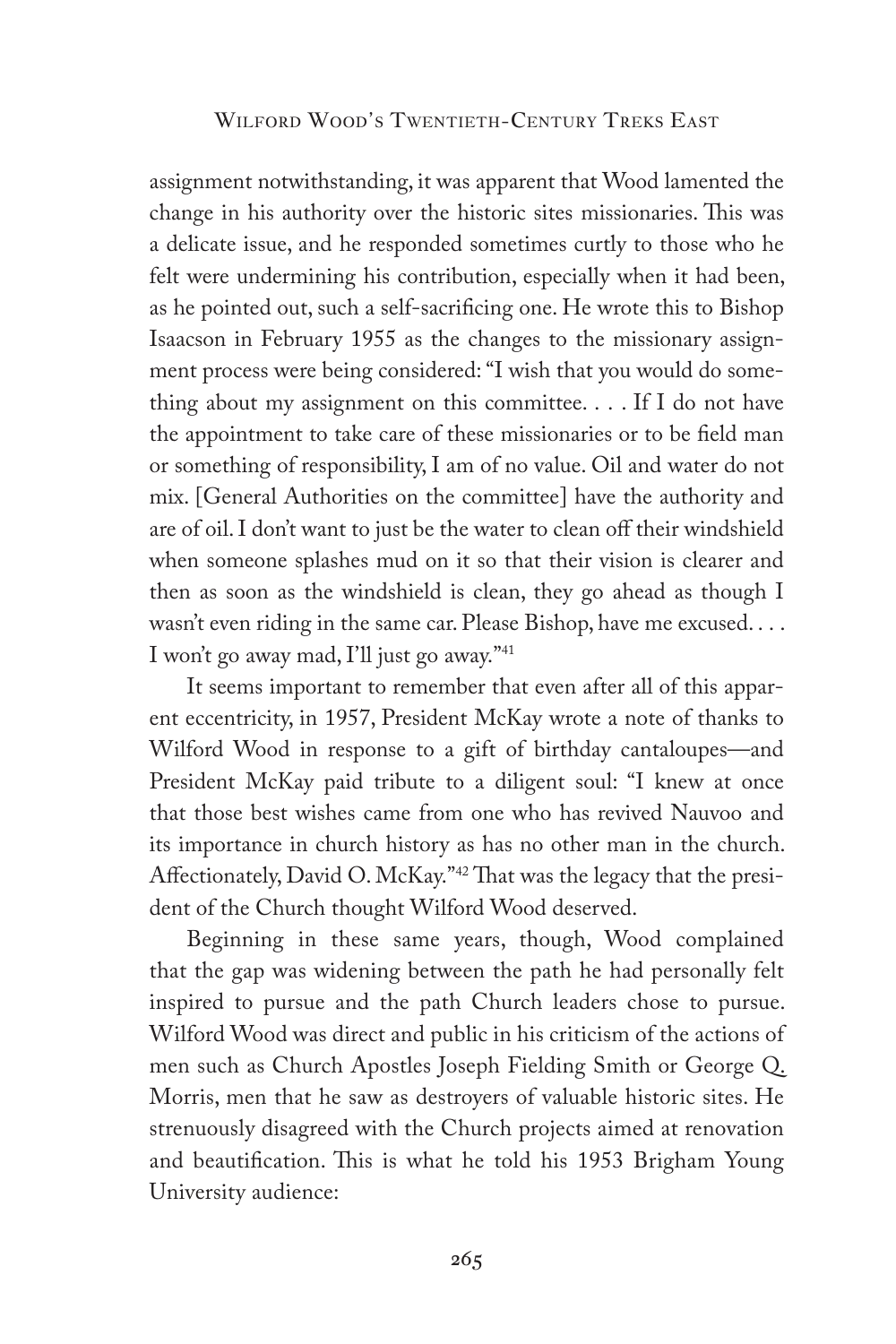The hardest, most painful time of my life was when I received the word that Isaac Hale's home was being torn down and there were two hundred acres of land there. The only excuse that came in was from President Joseph Fielding Smith, the Historian of the Church, that they needed it for a parking place and it was an unsightly thing. Now, . . . they could have found enough parking space on two hundred acres of land that the Church owned, but to say that a historical building is an unsightly thing, or to take any Pioneer's work and think you can improve on it is a disgrace to you. You make your own life and living and monuments, and let them live because the Pioneers don't need improvement. They finished their work, all they need to be is secured, protected, and preserved.<sup>43</sup>

He said to neighbor Ray C. Mills in February 1965:

I keep busy going back and forth to the historical properties and I now own not only the property where the Melchizedek Priesthood was restored in Susquehanna, Pennsylvania but last year I secured the Prophet's home that he lived in while they built the Kirtland Temple in Kirtland, Ohio. These are my own personal property which I shall keep from the destroying hands of the new non-profit church committee that has no sense of value for the precious old originals that cannot be replaced. The non-profit organization spend the Church's millions tearing down and putting something in their places that is modern and up to date for today but will be out of date in the tomorrows.<sup>44</sup>

Wood was a committed proponent of original condition and a vocal opponent of the Church's new committee-based approach to historic sites.<sup>45</sup>

Despite these expressions of disillusionment near the end of his life (he died in 1968), and thanks to the hindsight afforded by several subsequent decades, the irony is that Wilford Wood had by that time accomplished much of what he set out to do. His wife later said that "none of the things he collected were money-making ventures. In fact, he would never tell me what he paid for anything. He did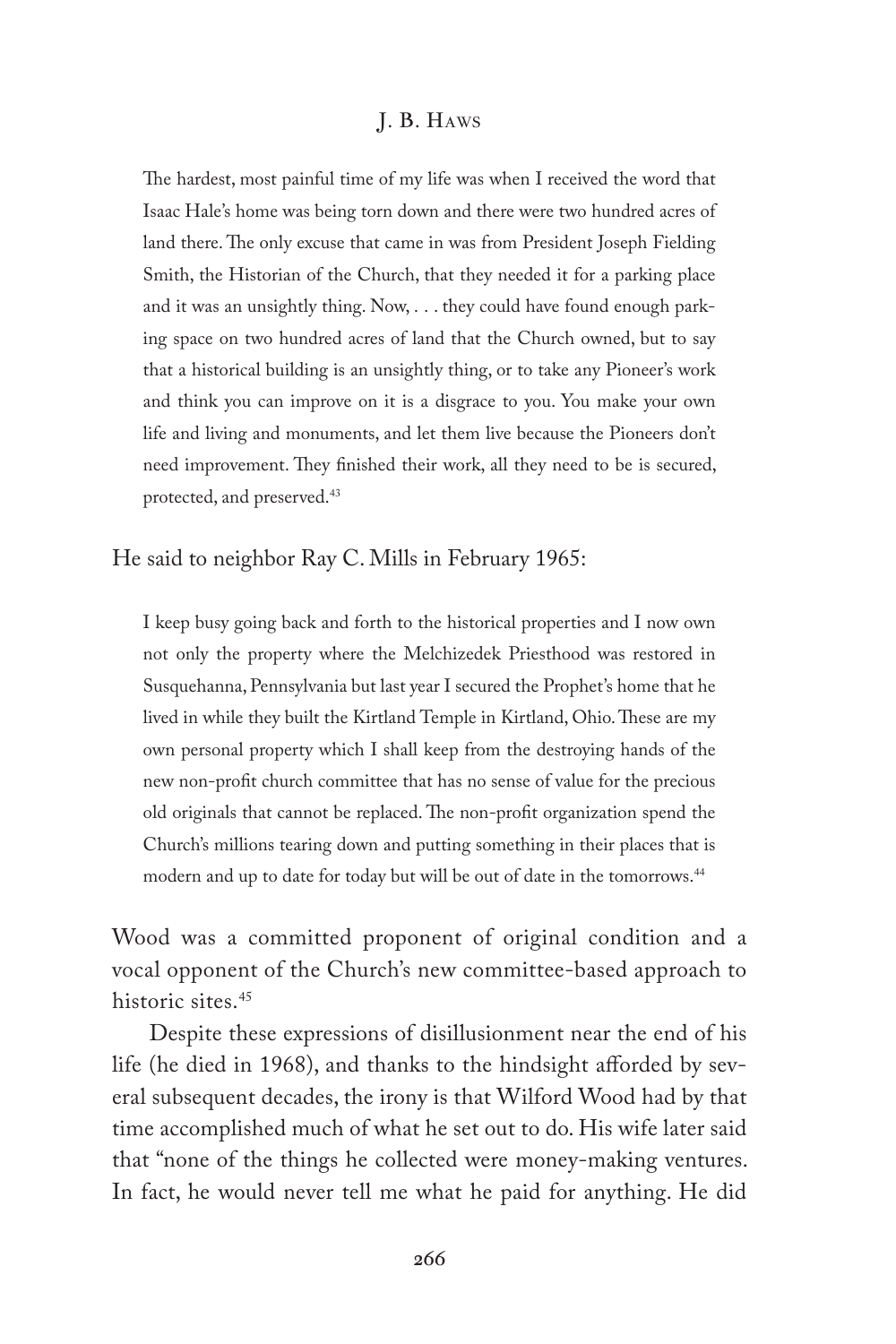it for one purpose—he loved the Prophet Joseph and the Book of Mormon, and he wanted to help preserve the things and places that had been a part of [Joseph's] life."<sup>46</sup> The resources that the Church by then did, and still does, devote to historic sites speaks to the impact of Wilford Wood's persistent prodding about that preservation, even if Wood did not like the way those resources were allotted to reconstruct the sites themselves. Hundreds of thousands of visitors now tour places like historic Kirtland and Nauvoo, or Liberty Jail and the John Johnson home, every year. In 2002, the Church dedicated a rebuilt Nauvoo Temple on the same lot that Wilford Wood had begun to secure, piecemeal, sixty-five years earlier. And in 2011, the Church initiated an extensive restoration of the Joseph and Emma Smith home site in Harmony/Oakland, Pennsylvania; that site was dedicated in September 2015. Many of these sites are now hosted by retired couples who volunteer as missionary guides, a personnel pattern that Wilford Wood spearheaded for years. Even his venture to publish reproductions of the Church's earliest editions of its scriptural books seemed prescient; the Church's current official Joseph Smith Papers Project is making those same texts widely available in both printed and online versions.<sup>47</sup> This is the value of the visionary.

But one can also hear in Wilford Wood's disillusionment the paradox that confronts many visionaries working within a hierarchical framework. In Mormonism, "all inspiration is not equal," such that loyalty to the Church also required that Wilford Wood submit personal initiative to institutional authority.<sup>48</sup> Yet at least in the Masonic Hall case, this reining in of the visionary's enthusiasm proved to produce eventually the very result Wilford Wood envisioned—and in that type of success, one catches a glimpse of a Mormon mindset that accepts that the tension between "faithfulness and freedom" can still work.49 The postscript to the story of Arline Mulch is that when the Church returned the Masonic Hall, it asked for the right of first refusal for the property when she did decide to sell. A decade later, when Arline Mulch sold the property to the Church's nonprofit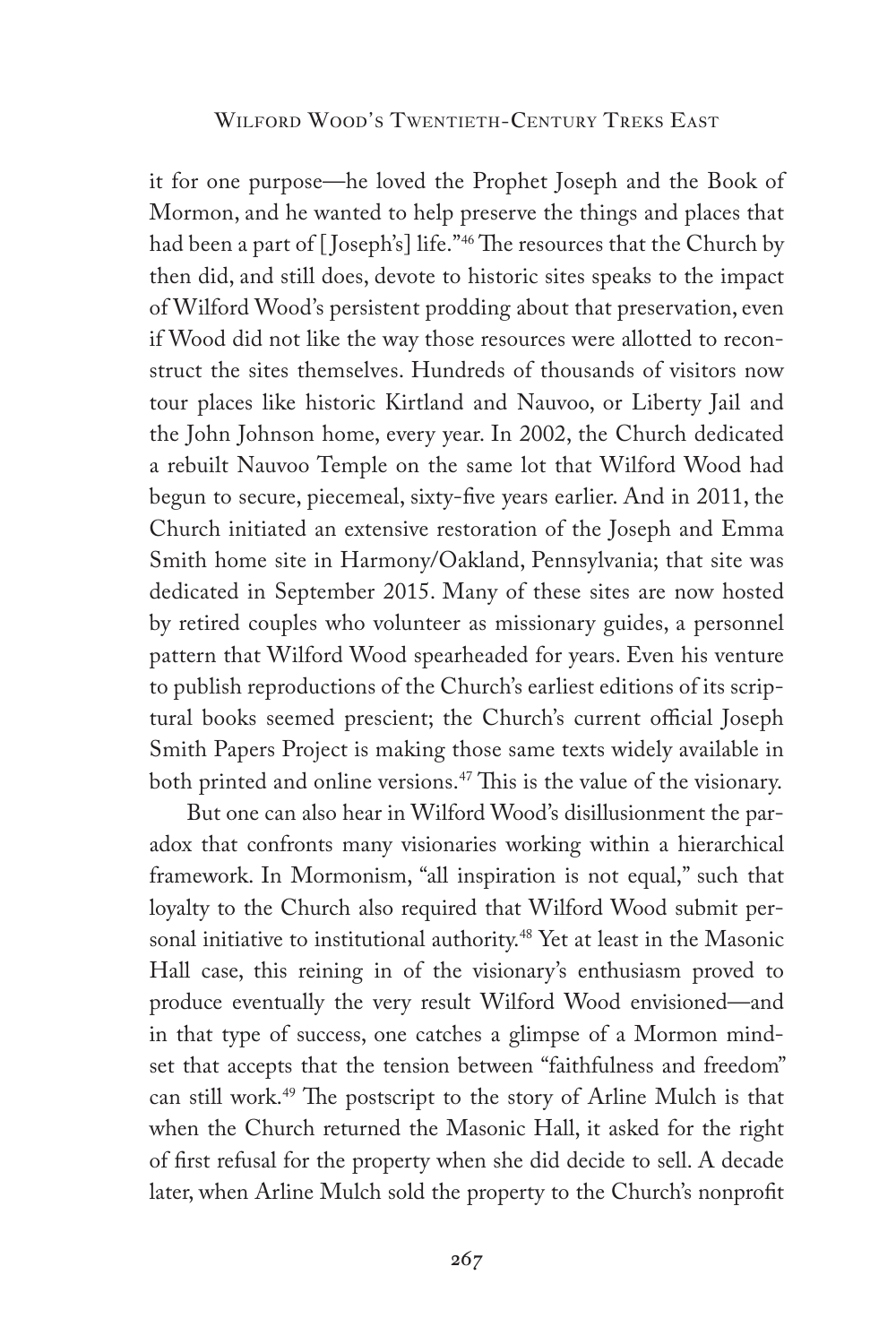Nauvoo Restoration, Inc. (this time the parcel was more than a hundred acres instead of just twelve), the Church paid \$250,000.<sup>50</sup>

With all this said, it seems most fitting to end with a tribute to Wilford Wood's foresight and force of personality. It also seems particularly fitting that the tribute comes from one of those in a position of institutional authority who supported, and sometimes carefully circumscribed, Wood's drive. In a meeting at Wilford Wood's home in late 1952, at a gathering of the historic sites missionaries, President McKay said this: "Represented here tonight, I think I am not exaggerating any when I give Wilford Wood full credit for these historical places, and he has vision of others. We will appreciate them later because as the years pass these historical places will become of more value and more interest."51

Those who have since stood appreciatively on the historically rich properties that Wilford Wood acquired understand better the import of that prediction and share in that gratitude for zealous visionaries.

## **Notes**

*Thanks to Professor J. Taylor Hollist for his indispensable research and writing on Wilford Wood. This paper is indebted to Professor Hollist's work.*

- 1. For an important work about Wilford Wood's place in the larger Mormon movement to rebuild and memorialize Nauvoo, see Scott C. Esplin, "The Mormons Are Coming: The LDS Church's Twentieth Century Return to Nauvoo," *Mormon Historical Studies* 10, no. 2 (Fall 2009): 103–32; see especially pages 110–14. Esplin also considers changes in the philosophy of the Church's leaders toward historic sites at Nauvoo.
- 2. See two recent articles: Thomas S. Monson's remarks at a 2009 banquet honoring the life and career of Wilford Wood, "Wilford C. Wood," *Mormon Historical Studies* 10, no. 1 (Spring 2009): 146–53; and Kenneth R. Mays, "A Man of Vision and Determination: A Photographic Essay and Tribute to Wilford C. Wood," *Mormon Historical Studies* 10, no. 1 (Spring 2009): 155–73. J. Taylor Hollist's fine research on Wilford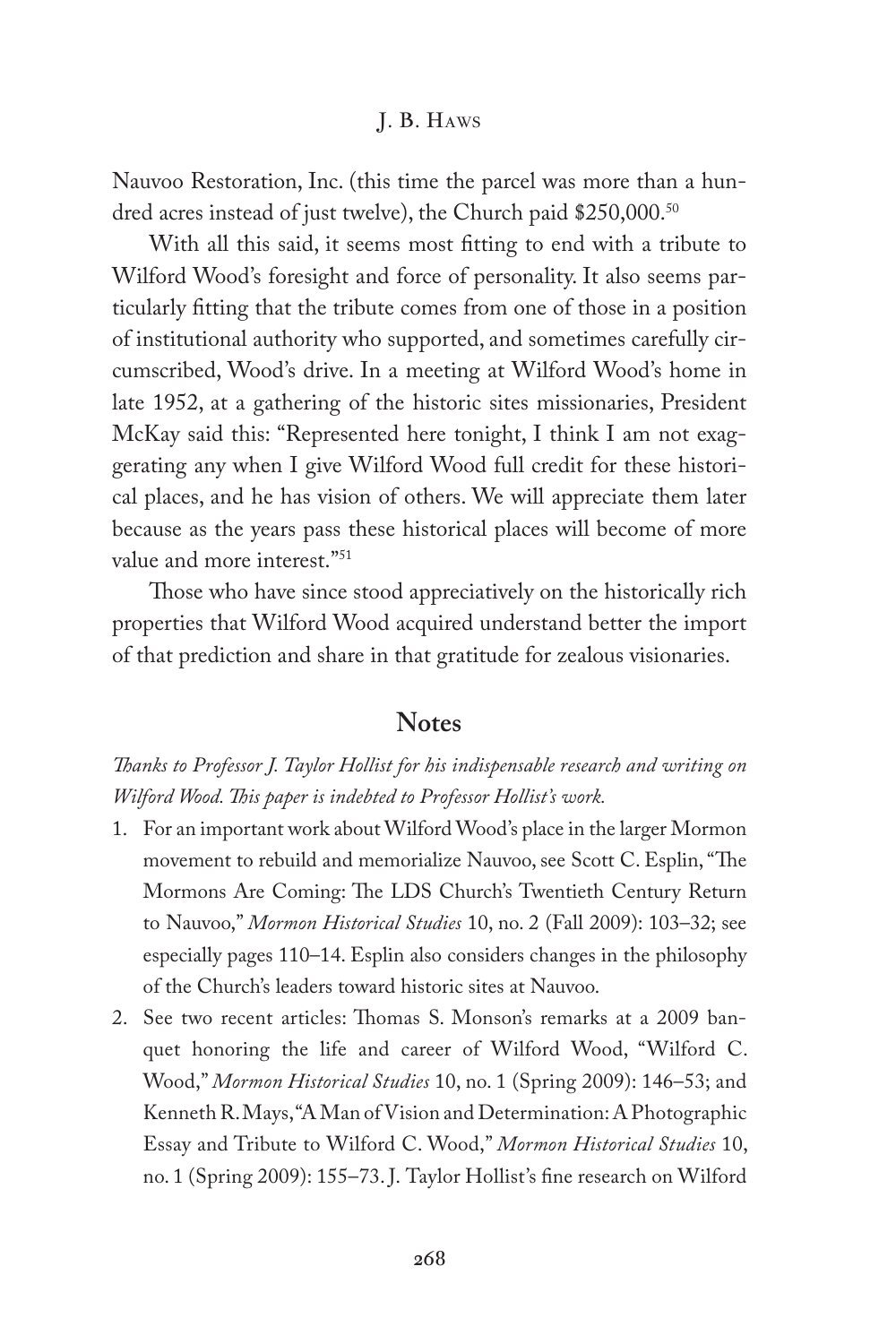Wood is housed as the Hollist Collection, MSS 6760, box 1, L. Tom Perry Special Collections, Harold B. Lee Library, Brigham Young University, Provo, UT.

- 3. Ariel Williams, introduction to Wilford Wood's "Exhibits of Mormonism," June 15, 1953, 1, bound in a collection of BYU Leadership Lectures under the title "The Immutable Laws of God," L. Tom Perry Special Collections. Dr. Williams was Wilford Wood's companion in southern Indiana, and he reported that Wilford Wood distributed/sold eight thousand copies of the Book of Mormon in one month: "We surely thought that was a mistake, but the next month it came out 10,000."
- 4. Williams, in Wood, "Exhibits of Mormonism," 1.
- 5. Frank R. Arnold, "Making Economic Fur Fly," *Improvement Era*, May 1931, 396–97.
- 6. Williams, in Wood, "Exhibits of Mormonism," 1.
- 7. For example, he "acquired the death masks (casts) of Joseph and Hyrum Smith. George Cannon (1794–1844) is reported to have made the masks at the time the bodies of the martyrs were being prepared for burial." Mays, "A Man of Vision and Determination," 159.
- 8. Photocopies of the front pages of that 1830 edition of the Book of Mormon are included in the unnumbered introductory pages of Wilford C. Wood, *Joseph Smith Begins His Work* (Salt Lake City: Wilford C. Wood, 1958). This book is Wood's self-published reprint of the 1830 edition of the Book of Mormon.
- 9. M. C. J. (Marba C. Josephson),"Church Acquires Nauvoo Temple Site," *Improvement Era*, April 1937, 227.
- 10. Mays, "A Man of Vision and Determination," 155.
- 11. The Winter Quarters monument was new in 1936; the Mount Pisgah memorial was a refurbishment of a long-held Church property.
- 12. See T. Jeffery Cottle and Richard Neitzel Holzapfel, "Historical Sites," in *Encyclopedia of Latter-day Saint History*, ed. Arnold K. Garr, Donald Q. Cannon, and Richard O. Cowan (Salt Lake City: Deseret Book, 2000), 502–4; Kenneth W. Godfrey, "Carthage Jail," in *Encyclopedia of Latter-day Saint History*, 192–93; Rex C. Reeve Jr., "Hill Cumorah," in *Encyclopedia of*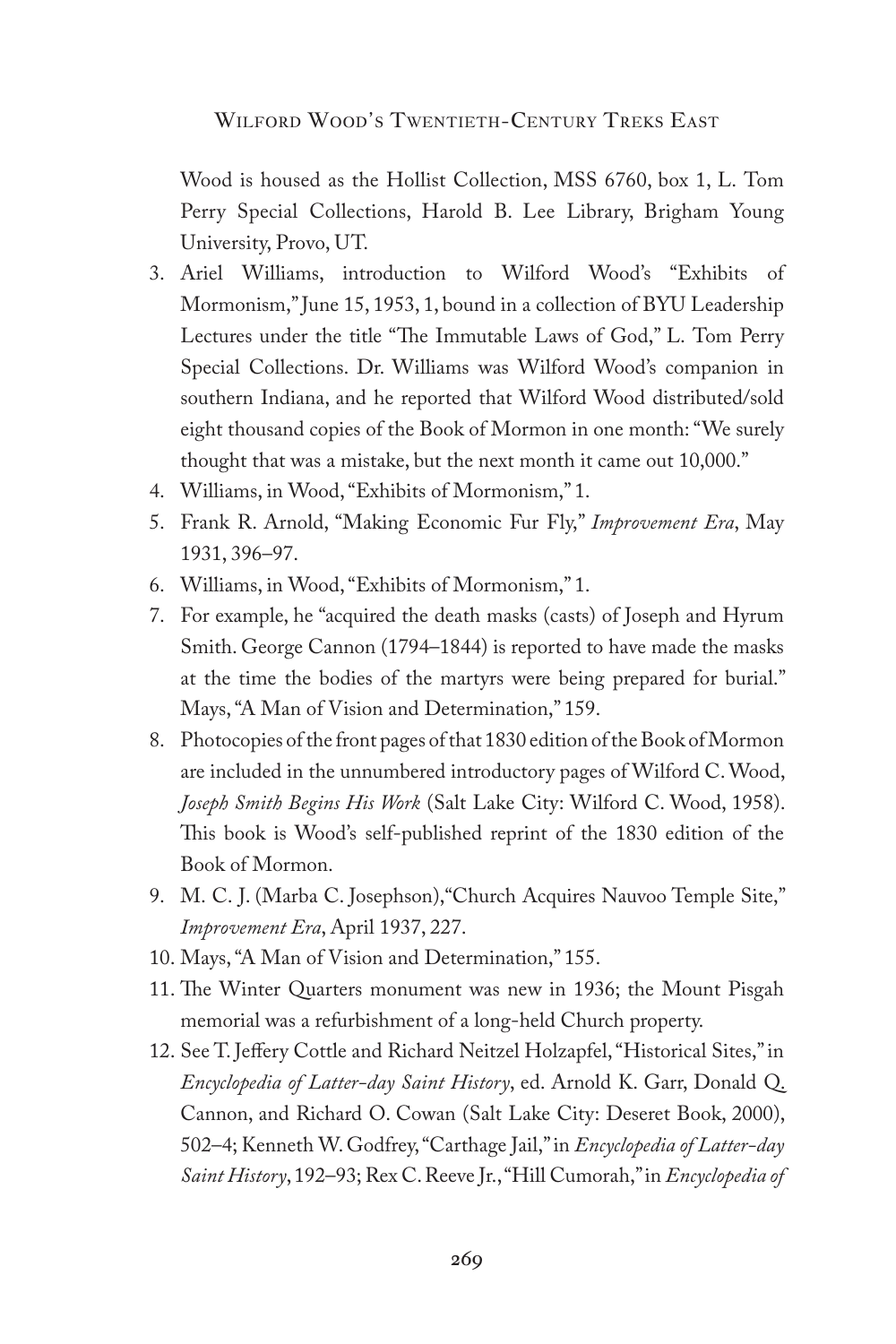*Latter-day Saint History*, 481–82; Arnold K. Garr, "Sharon, Vermont," in *Encyclopedia of Latter-day Saint History*, 1094–95; David Kenison, "Smith, George Albert," in *Encyclopedia of Latter-day Saint History*, 1115–17.

- 13. See Wood, "Exhibits of Mormonism."
- 14. See Truman Madsen's response to a 1961 seminar presentation that Wilford Wood made at BYU: "Three comments on Brother Wood's presentation. He is delightfully frank, even brutal, in his presentation, but he made—as often happens—three rather serious errors." *1961 Seminar on the Prophet Joseph Smith—February 18, 1961* (Provo, UT: Department of Publications and Adult Education and Extension Services, 1964), 83–84, L. Tom Perry Special Collections.
- 15. Wood, "Exhibits of Mormonism," 4.
- 16. Wood, "Exhibits of Mormonism," 4.
- 17. Wood, "Exhibits of Mormonism," 5.
- 18. Williams, in Wood, "Exhibits of Mormonism," 1. Although Dr. Williams does not specifically mention that the woman had the uncut sheets of the Book of Mormon, several details in the story seem to match Wilford Wood's later retelling of obtaining those sheets from a woman in Santa Barbara. See Wood, "Exhibits of Mormonism," 6. Williams said, "One time he went to a woman that wouldn't sell one of the valuable pieces of goods that the Church wanted. . . . She chose the fur, and he [Wood] obtained for the Church a very valuable piece of goods *which he will show before this group*"; emphasis added. The story of the Book of Mormon sheets came up in a later lecture, presumably as Wilford Wood was displaying the sheets.
- 19. Wood, "Exhibits of Mormonism," 9. In these Leadership Week lectures, the seller's name was transcribed variously as "George Cowald" and "George Kowall." Compare LaMar C. Berrett, *The Wilford C. Wood Collection: An Annotated Catalog of Documentary-Type Materials in the Wilford C. Wood Collection* (Bountiful, UT: Wilford C. Wood Foundation, 1972), 1:5, for documentation of correspondence between Wilford Wood and George Colwell. The Harmony purchase was made in 1948. See also Mays, "A Man of Vision and Determination," 165.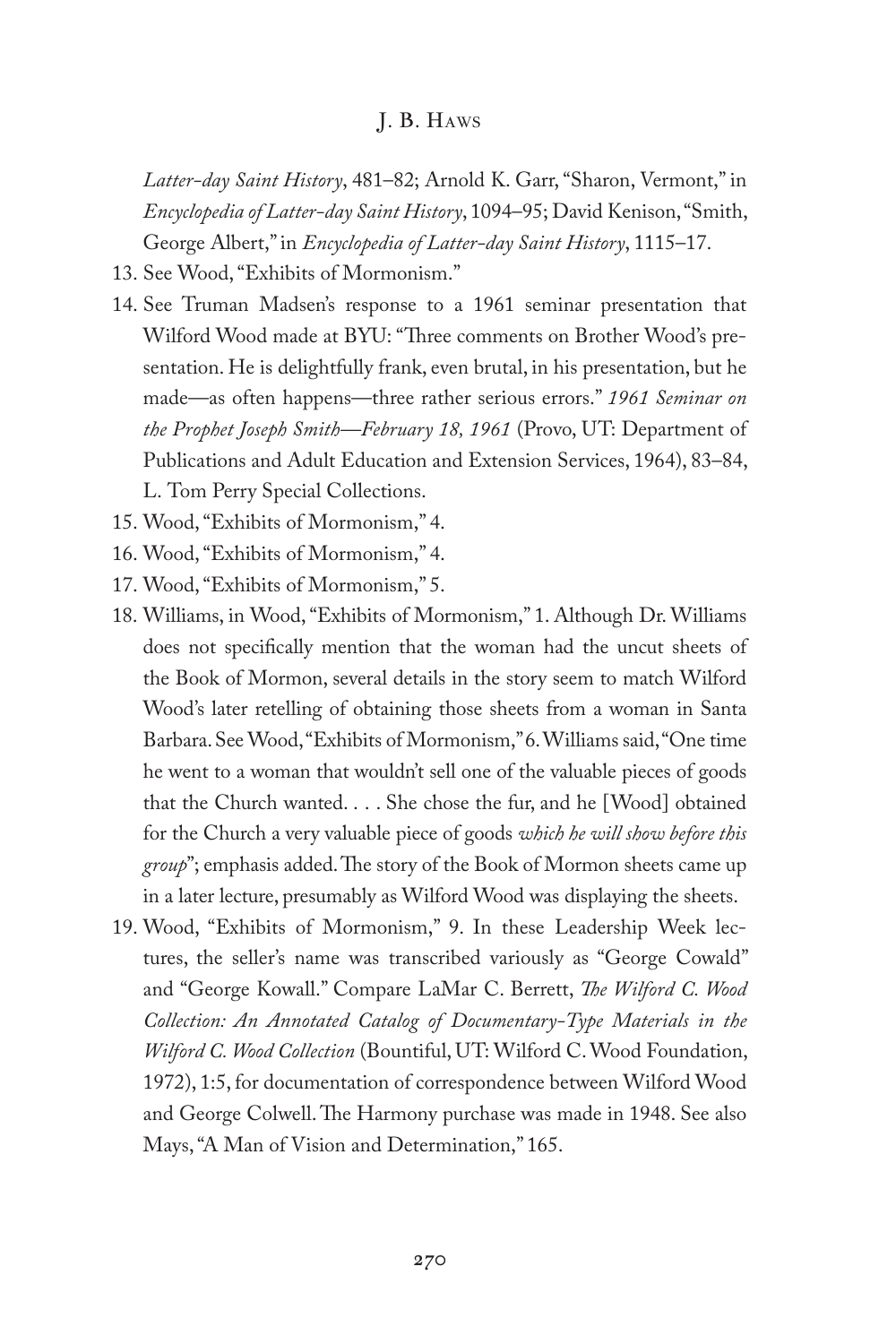- 20. Wood, "Exhibits of Mormonism," June 15, 1953, 10. It is difficult to know for certain which building he was describing.
- 21. David O. McKay to Wilford Wood, March 20, 1944, Collection of Church Historical Materials, MS 8617, microfilm 6, Church History Library, as transcribed in Hollist Collection, MSS 6760, box 1, folder 3.
- 22. See Wood, "Exhibits of Mormonism," June 16, 1953, 3; also Wilford Wood to David O. McKay, October 31, 1952, Collection of Church Historical Materials, MS 8617, microfilm 13, Church History Library, as transcribed in Hollist Collection, MSS 6760, box 1, folder 3.
- 23. Wood, "Exhibits of Mormonism," June 15, 1953, 6.
- 24. Wood, "Exhibits of Mormonism," June 15, 1953, 6. Wood also freely told his audience at Brigham Young University, "You know, I have a little book that I keep especially—that I write names in and when I go out to purchase things for the Church, and the people don't sell them, I think they're just against the Church, and so I write their names down and pray that they'll die. As soon as they're dead, I go back and get the things the Church wants. Now I don't think there is any more wrong in having them die a little sooner than a little later. Then you can go and have the work done for them after they are dead—you can't do a blooming thing with them when they're alive. Besides that, I think there are people walking around that are a lot deader than those in the cemeteries." Wood, "Exhibits of Mormonism," June 16, 1953, 5–6. The "work done for them after they are dead" presumably refers to the Latter-day Saint practice of performing saving rites, like baptism, by proxy for those who have died without performing those rites.
- 25. J. Taylor Hollist, notes on Collection of Church Historical Materials, MS 8617, microfilm 31, Church History Library, as transcribed in Hollist Collection, MSS 6760, box 1, folder 2.
- 26. Wilford Wood to David O. McKay, December 23, 1955, Collection of Church Historical Materials, MS 8617, microfilm 27, Church History Library, as transcribed in Hollist Collection, MSS 6760, box 1, folder 2.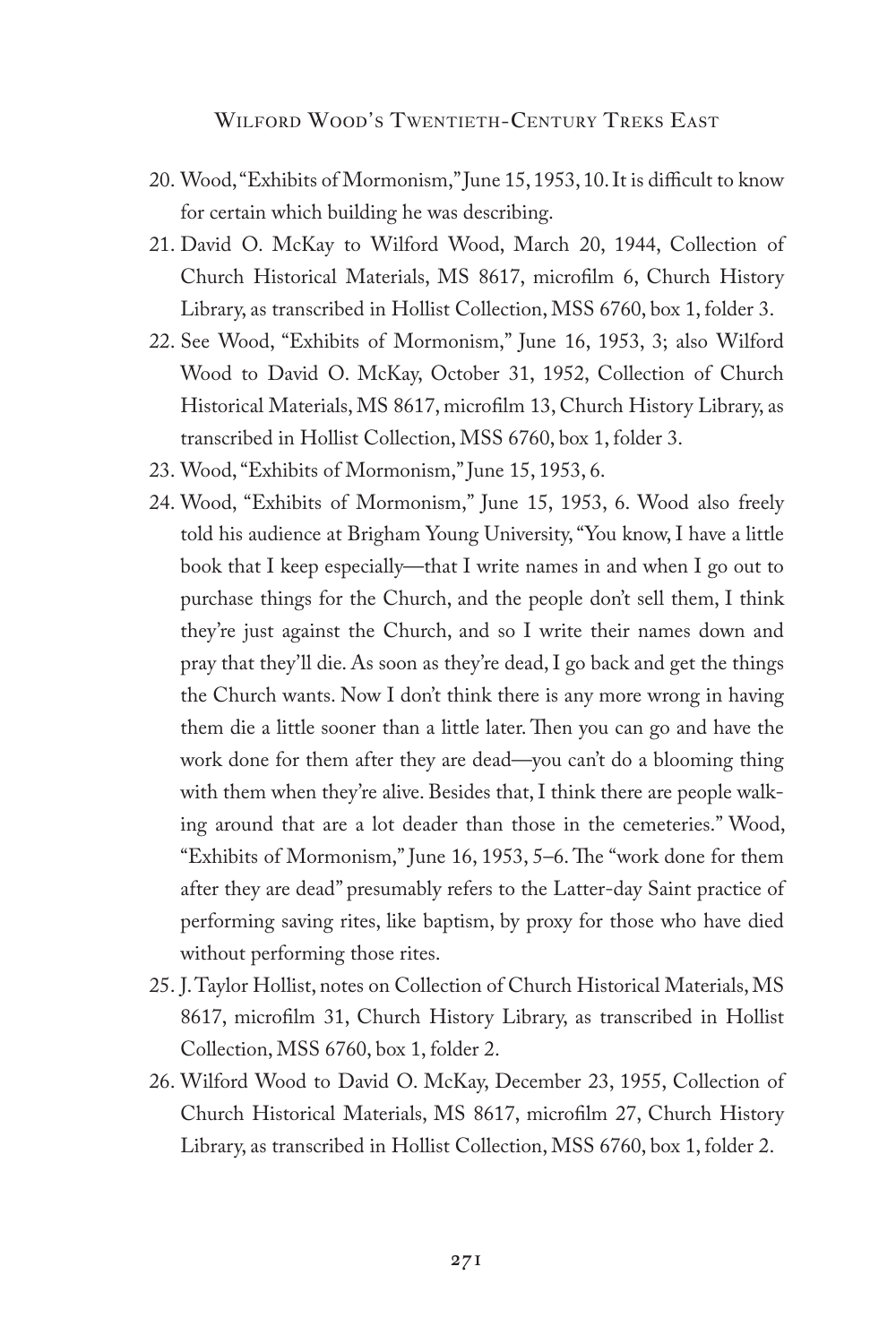- 27. Wilford Wood, September 30, 1960, Collection of Church Historical Materials, MS 8617, microfilm 2, Church History Library, as transcribed in Hollist Collection, MSS 6760, box 1, folder 2.
- 28. See Karl Ricks Anderson to J. Taylor Hollist, March 25, 2007, Hollist Collection, MSS 6760, box 1, folder 2. Anderson, a local Kirtland, Ohio, historian and longtime regional Mormon leader called Wood a great man and a visionary, and he wrote that he was not in a position to judge Wood's visions.
- 29. Robert R. McKay to Wilford Wood, January 30, 1963, Collection of Church Historical Materials, MS 8617, microfilm 2, Church History Library, as transcribed in Hollist Collection, MSS 6760, box 1, folder 2.
- 30. Terryl L. Givens, "Paradox and Discipleship," *Religious Educator* 11, no. 1 (2010): 146.
- 31. Givens, "Paradox and Discipleship," 147.
- 32. For additional insight into a Mormon approach to this paradox, see Dallin H. Oaks's explanation of two channels of communication with God: "I refer to the relationship between obedience and knowledge. Members who have a testimony and who act upon it under the direction of their Church leaders are sometimes accused of blind obedience. . . . This is what our critics fail to understand. It puzzles them that we can be united in following our leaders and yet independent in knowing for ourselves. Perhaps the puzzle some feel can be explained by the reality that each of us has two different channels to God"—a "personal" channel and a "priesthood" or hierarchical channel. Dallin H. Oaks, "Testimony," *Ensign* or *Liahona*, May 2008.
- 33. I am indebted to the thorough research J. Taylor Hollist has done in connection with the sale of the Masonic Hall. See his retelling of this episode in an unpublished paper, J. Taylor Hollist, "Wilford C. Wood and the Nauvoo Masonic Hall," Hollist Collection, MSS 6760. For documentation of correspondence between Charles Mulch, Latter-day Saint leaders, Arline Mulch, and Wilford Wood, see Berrett, *Wilford C. Wood Collection*, 77, 82, 91–92. On the question of the timing of the Millennium, see Taylor Hollist's transcription of the David O. McKay Papers, August 17, 1954, journal entry, Hollist Collection, MSS 6760, box 1, folder 5.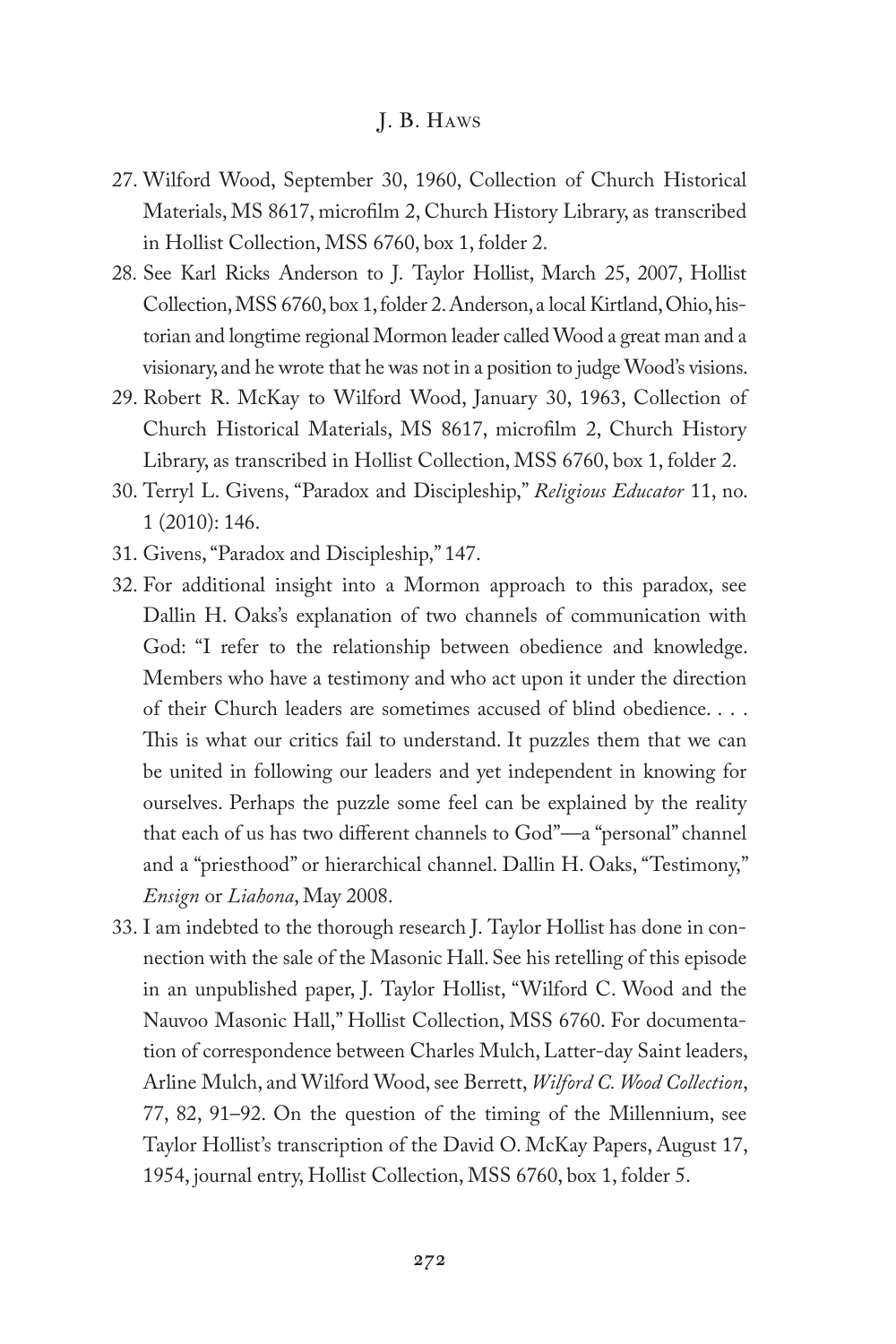- 34. Arline Mulch to Wilford Wood, April 26, 1954, Collection of Church Historical Materials, MS 8617, microfilm 10, Church History Library, as transcribed in Hollist Collection, MSS 6760, box 1, folder 5.
- 35. Harold Martin to Adam S. Bennion, Collection of Church Historical Materials, MS 8617, microfilm 10, as transcribed in Hollist Collection, MSS 6760, box 1, folder 5.
- 36. See, for example, Wilford Wood to Thorpe Isaacson, February 6, 1955, Collection of Church Historical Materials, MS 8617, microfilm 17, as transcribed in Hollist Collection, MSS 6760, box 1, folder 5.
- 37. See Wilford Wood to President David O. McKay and Historical Committee, April 3, 1856, Collection of Church Historical Materials, MS 8617, microfilm 3, as transcribed in Hollist Collection, MSS 6760, box 1, folder 2.
- 38. Wilford Wood to President David O. McKay, April 3, 1956, Collection of Church Historical Materials, MS 8617, microfilm 3, as transcribed in Hollist Collection, MSS 6760, box 1, folder 5: "Since coming home I received the report that you and others were unhappy because of my securing the property at Hiram, Ohio. . . . When Bishop Isaacson arrived by plane, I met him at the airport and went over all the details of what I had done. He was disappoint[ed] and wanted to go right back home and could hardly believe the blessings and manifestations which I had received to be true. I insisted that we go to the farm the next morning so that he could meet the people and know exactly what had been done. . . . Before the day was over, . . . he said, 'I believe you have been guided.'" On Wilford's impatience, see Wilford Wood to David O. McKay and Historical Committee, April 3, 1956: "Called the next morning and

awoke Bishop Isaacson. He said he would not be in Cleveland until Monday night at 6:40 by plane. This meant we would be detained four days waiting for the Bishop. What an unnecessary waste of time."

39. Wilford Wood to David O. McKay, April 3, 1956. The Church has not elected to identify that site as such. For recent discussion about the location of the tarring and feathering by a Church-employed historian, see Mark L. Staker, "The Mobbing of Joseph Smith and Sidney Rigdon," in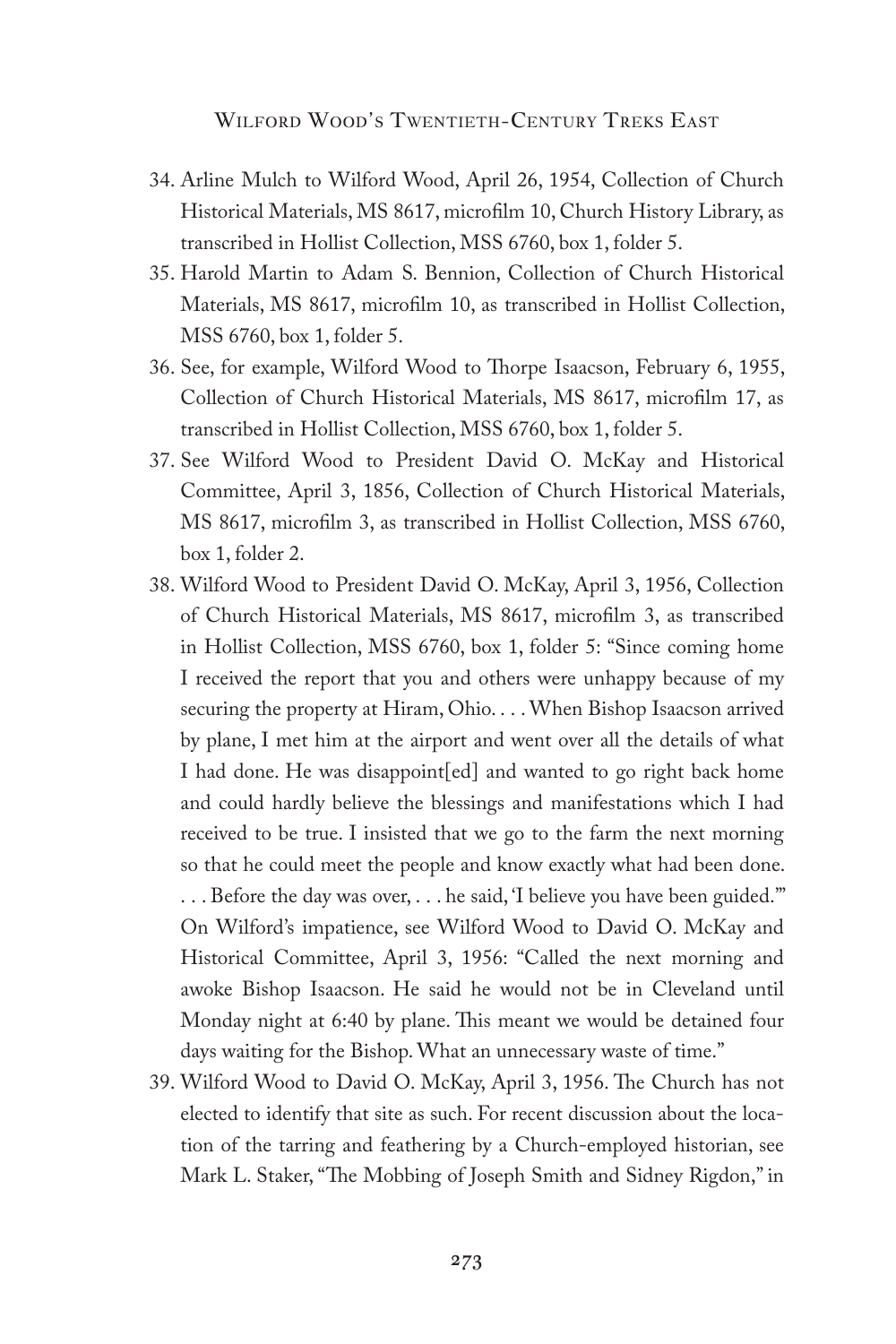*Hearken, O Ye People: The Historical Setting of Joseph Smith's Ohio Revelations* (Salt Lake City: Greg Kofford Books, 2009), 345–74.

- 40. See Wilford Wood to Stephen L. Richards, February 1, 1955, Collection of Church Historical Materials, MS 8617, microfilm 14, as transcribed in Hollist Collection, MSS 6760, box 1, folder 3. Wilford Wood responded to a request for a report of how he had organized the historic sites missionaries in the past. Compare also Stephen L. Richards' concerns as expressed in Taylor Hollist's transcription of the David O. McKay Papers, August 17, 1954, journal entry, Hollist Collection, MSS 6760, box 1, folder 5: "President Richards wondered if the time has not come when Brother Wood might be given an honorable release from his mission, with appreciation for what he has done. We discussed various places of historic interest in the Church, some of which are not receiving the care they should have. It was agreed that President McKay would call the committee together." For the decision, see First Presidency to Historical Properties Committee, March 11, 1955, Collection of Church Historical Materials, MS 8617, microfilm 14, as transcribed in Hollist Collection, MSS 6760, box 1, folder 3: "missionaries called to historic places [will] be recommended by bishops and stake presidents and interviewed by members of the General Authorities, as are other missionaries. Let the missionaries so called be subject to the jurisdiction and direction of the mission president in whose mission jurisdiction they are called to serve. The members of your Committee will be expected to have general oversight of the historic properties and the personnel serving in them. In order not to confuse the missionaries, however, your observations and suggestions should go to the personnel through the mission president under whose jurisdiction they labor. We desire to express appreciation for the long and valued services of Brother Wilford C. Wood, and for his abiding interest in places of historic interest to the Church. We are sure that without his interest and suggestions the whole matter would not have received the attention and development which has come to it."
- 41. Wilford Wood to Thorpe Isaacson, February 6, 1955.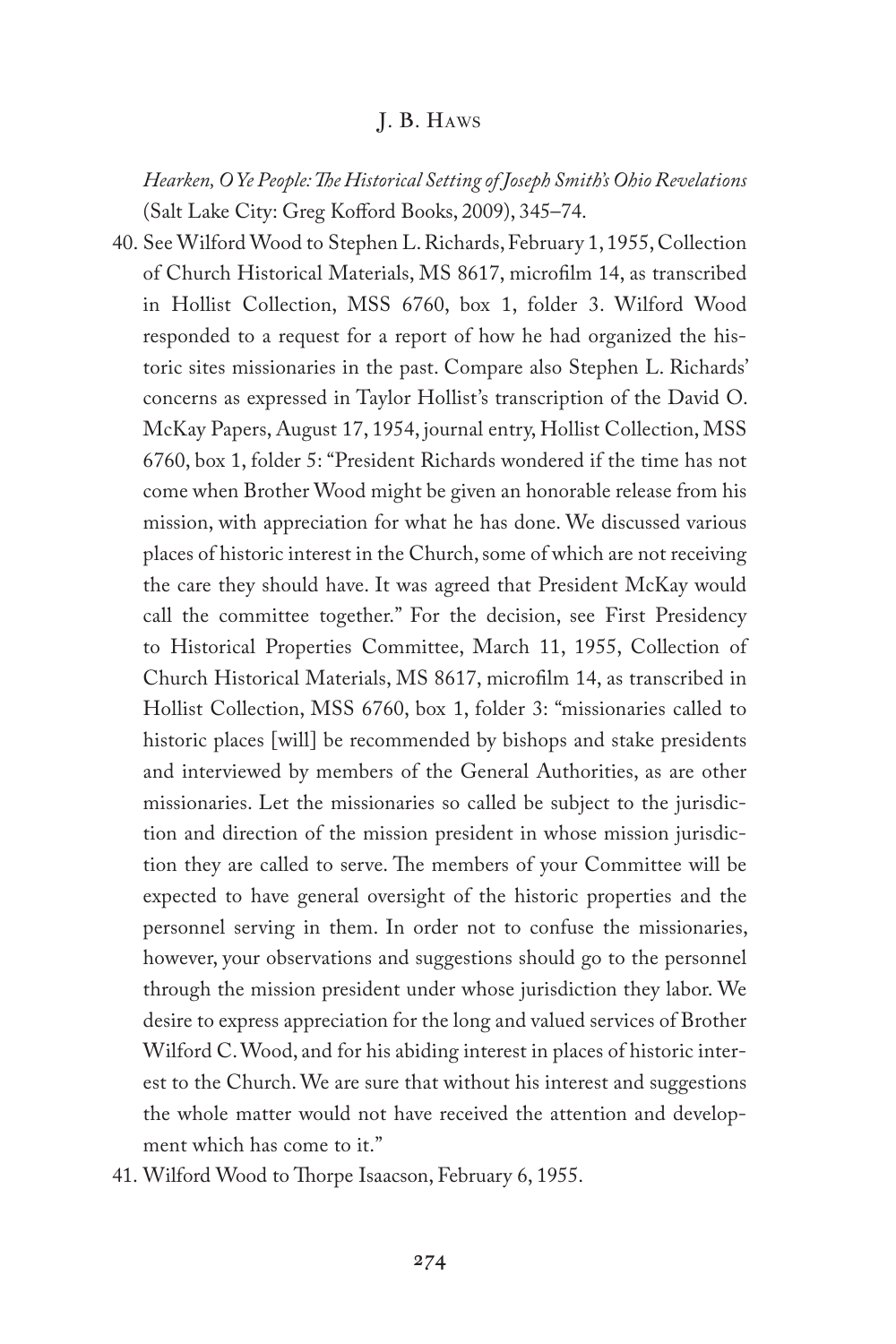- 42. David O. McKay to Wilford Wood, August 25, 1957, Collection of Church Historical Materials, MS 8617, microfilm 7, as transcribed in Hollist Collection, MSS 6760, box 1, folder 3.
- 43. Wood, "Exhibits of Mormonism," June 18, 1953, 4.
- 44. Cited in Hollist, "Wilford C. Wood and the Nauvoo Masonic Hall," 9n24. The last historic property Wilford Wood purchased was the Newel K. Whitney store in Kirtland, Ohio. He acquired the store in December 1965, and the Wood family retained ownership of the property until 1979, when "Elder Gordon B. Hinckley formally received title to the . . . store" on behalf of the Church from Wilford Wood's widow. See Mays, "A Man of Vision and Determination," 171.
- 45. Wilford Wood was also confident that the Church should return to the 1830 edition of the Book of Mormon, and when the Prophet Joseph Smith had reportedly appeared to Wood, by Wood's account Joseph read from the 1835 edition of the Doctrine and Covenants. Wilford Wood to David O. McKay, December 23, 1955: "After I had knelt in prayer and opened my eyes, the Prophet Joseph and Oliver stood before me and instructed me about the Holy Priesthood. The Prophet read the revelations he had received from the Doctrine and Covenants, 1835 edition, with the lectures on faith. The Prophet made it clear about the order of the Holy Priesthood. That complete records should be kept of every ordination." See also Truman Madsen's response to Wilford Wood's 1961 presentation at the BYU seminar on Joseph Smith, *1961 Seminar on the Prophet Joseph Smith—February 18, 1961*, 83–84. While the published record of that seminar includes the note that "Mr. Wood's address"—unlike all other presentations at the seminar—"is not to be published here," it seems likely, by inference, that one of the points Truman Madsen corrected at the end of the presentation was Wilford Wood's emphasis on the preferred use of the 1830 edition of the Book of Mormon: "[Wood] said, 'Why would Moroni have taken the plates back if the Book of Mormon were not a perfect translation?' Again there is a fallacy. In the Book of Mormon itself, the title page says, 'If there are faults, they are the mistakes of men.' We have not ever claimed that the Book of Mormon is an infallible book, in